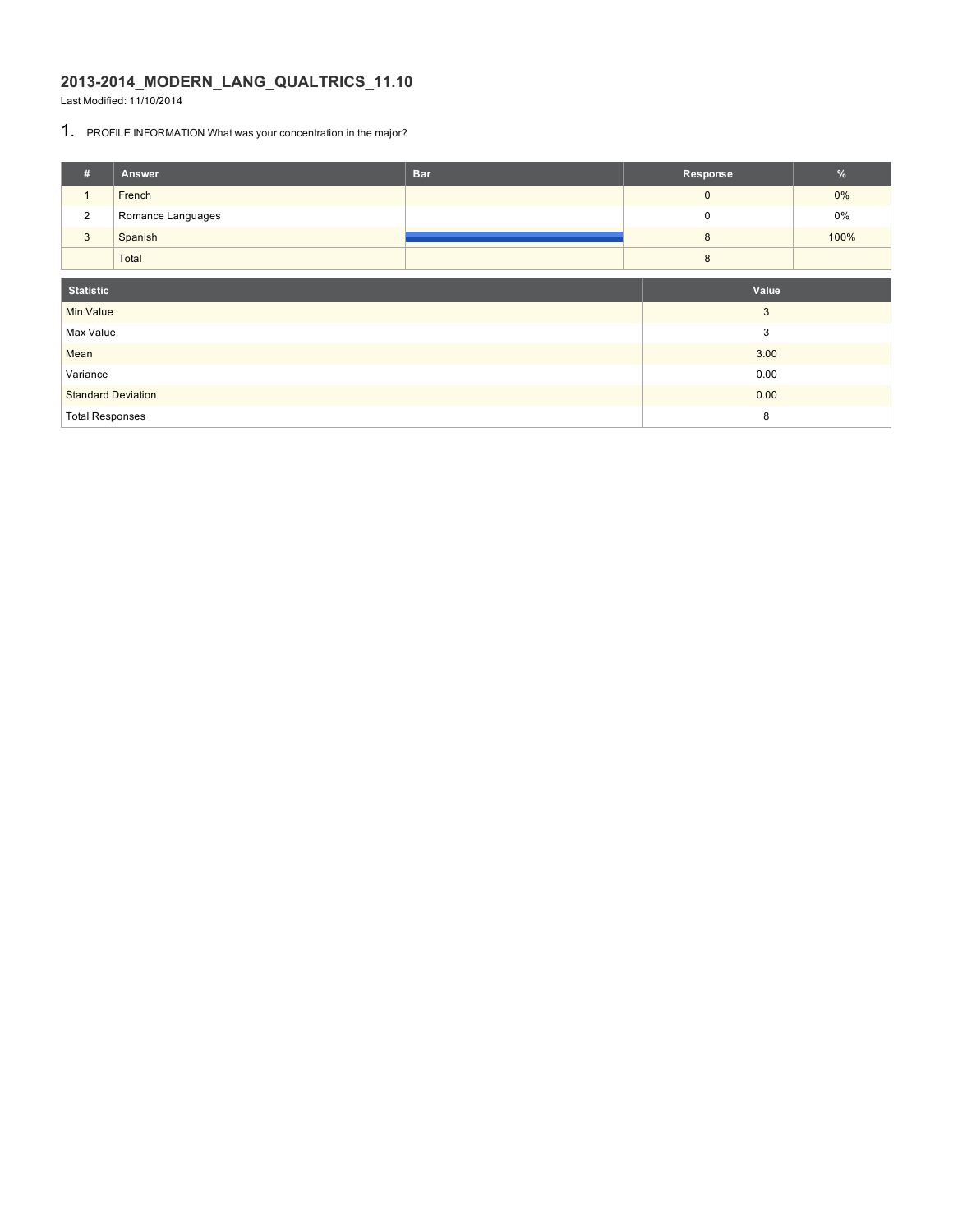### $2.$  Were you a transfer student to PLNU?

| #                         | Answer | <b>Bar</b> | Response     |                | %    |  |  |
|---------------------------|--------|------------|--------------|----------------|------|--|--|
|                           | Yes    |            | $\mathbf{0}$ |                | 0%   |  |  |
| 2                         | No     |            | 8            |                | 100% |  |  |
|                           | Total  |            | 8            |                |      |  |  |
| <b>Statistic</b><br>Value |        |            |              |                |      |  |  |
|                           |        |            |              |                |      |  |  |
| <b>Min Value</b>          |        |            |              | $\overline{2}$ |      |  |  |
| Max Value                 |        |            |              | $\overline{2}$ |      |  |  |
| Mean                      |        |            |              | 2.00           |      |  |  |
| Variance                  |        |            | 0.00         |                |      |  |  |
| <b>Standard Deviation</b> |        |            |              | 0.00           |      |  |  |
| <b>Total Responses</b>    |        |            | 8            |                |      |  |  |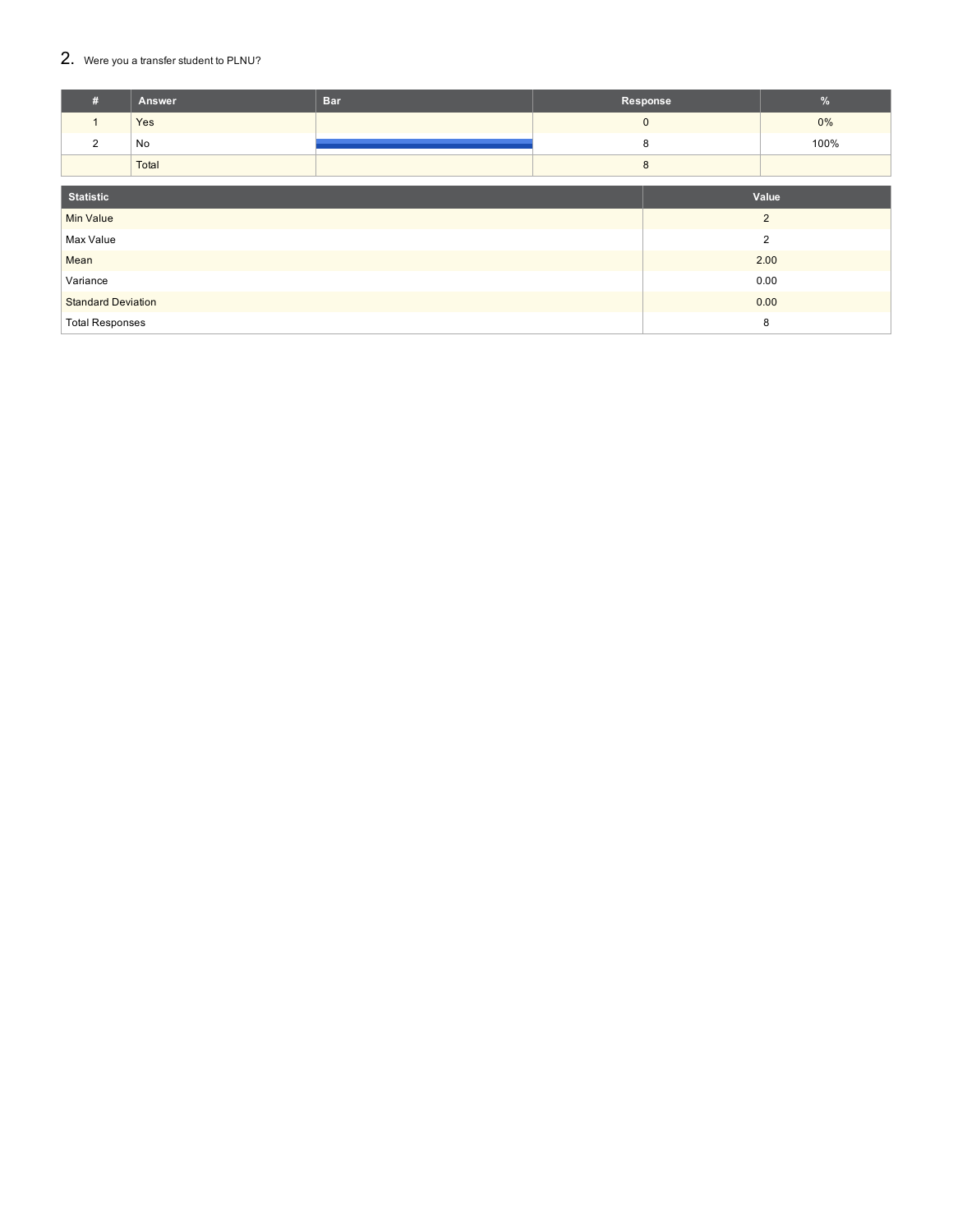### $3. \;$  From which type of institution did you transfer?

| #              | Answer                         | <b>Bar</b> | Response | $\frac{9}{6}$ |
|----------------|--------------------------------|------------|----------|---------------|
|                | California community college   |            | $\Omega$ | 0%            |
| $\overline{2}$ | California state college       |            |          | 0%            |
| 3              | California private college     |            | r        | 0%            |
| $\overline{4}$ | California UC System           |            |          | 0%            |
| $\sqrt{5}$     | out-of-state community college |            | ſ        | $0\%$         |
| 6              | out-of-state private college   |            |          | 0%            |
| $\overline{ }$ | out-of-state public college    |            |          | 0%            |
|                | Total                          |            |          |               |

| Statistic                 | Value                    |
|---------------------------|--------------------------|
| <b>Min Value</b>          | $\overline{\phantom{a}}$ |
| Max Value                 | -                        |
| Mean                      | 0.00                     |
| Variance                  | 0.00                     |
| <b>Standard Deviation</b> | 0.00                     |
| <b>Total Responses</b>    | 0                        |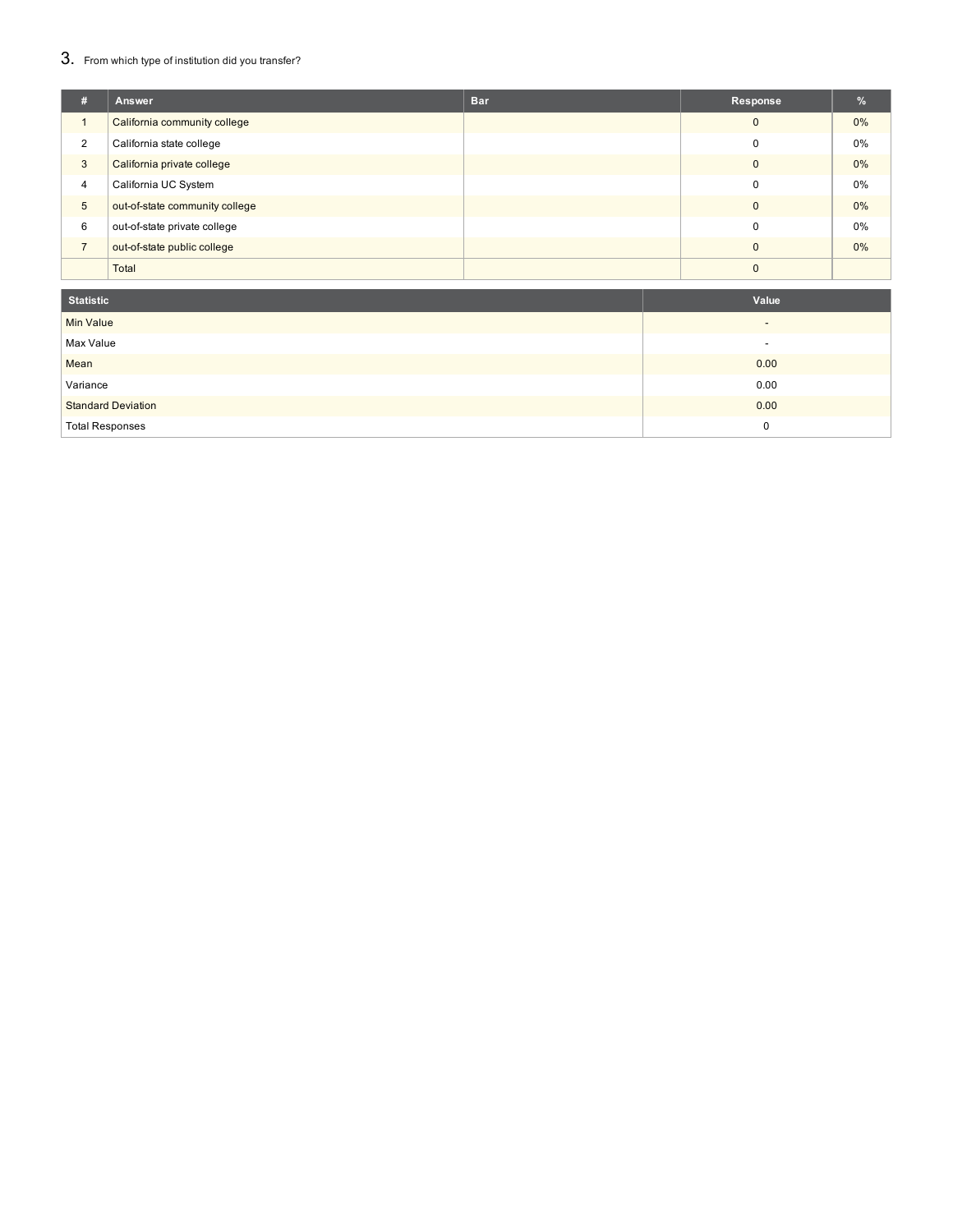### $4.$  Please indicate the month and year of your graduation:

| Text Response          |       |
|------------------------|-------|
| May 2013               |       |
| May 2008               |       |
| May 2009               |       |
| May 2010               |       |
| <b>Statistic</b>       | Value |
| <b>Total Responses</b> | 4     |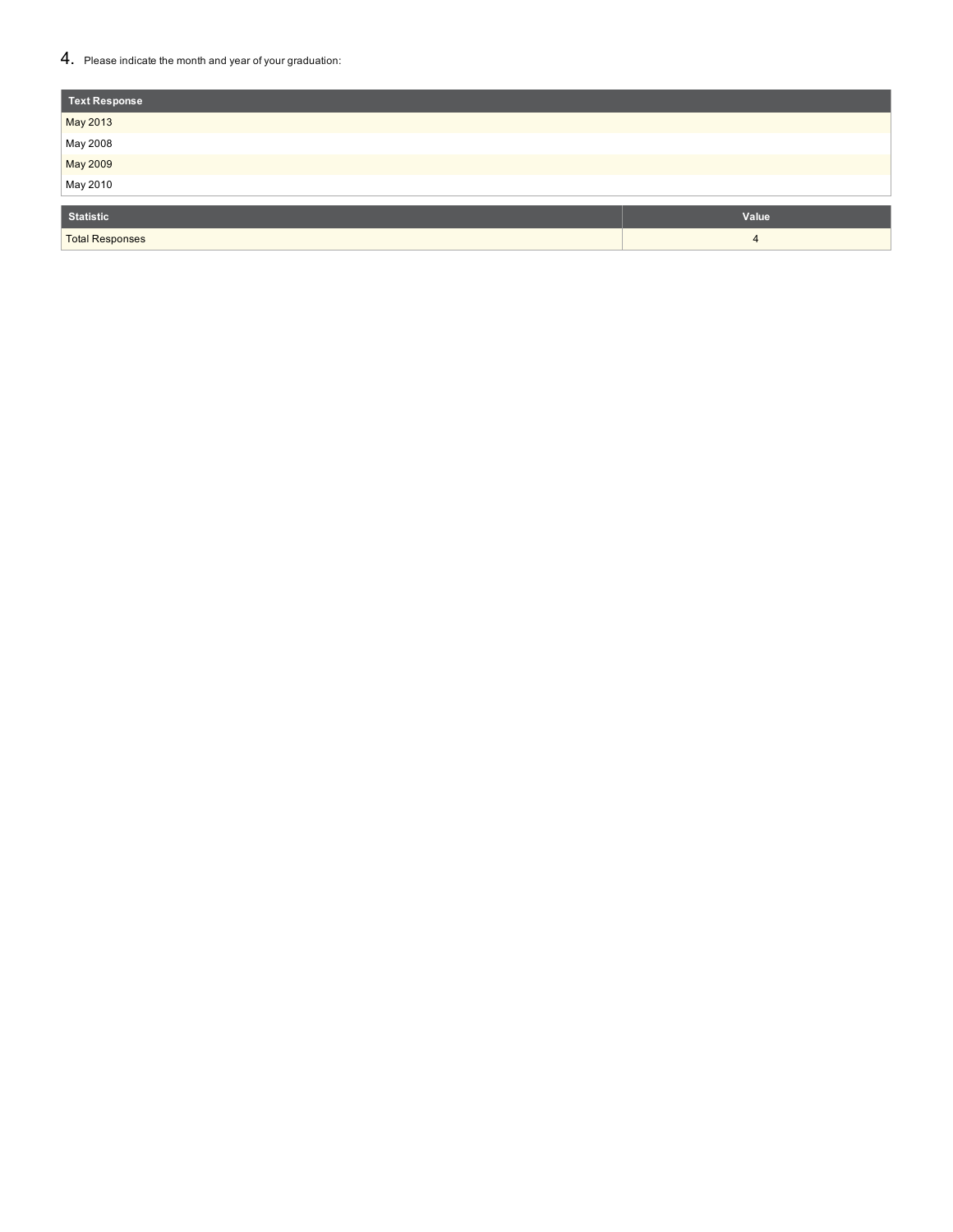### $5_{\cdot}\;$  If you had a minor or dual major, please note it here:

| Text Response          |       |
|------------------------|-------|
| Bio-chem               |       |
| Minor: women's studies |       |
| <b>NA</b>              |       |
| Minor: Psychology      |       |
|                        |       |
| <b>Statistic</b>       | Value |
| <b>Total Responses</b> | 4     |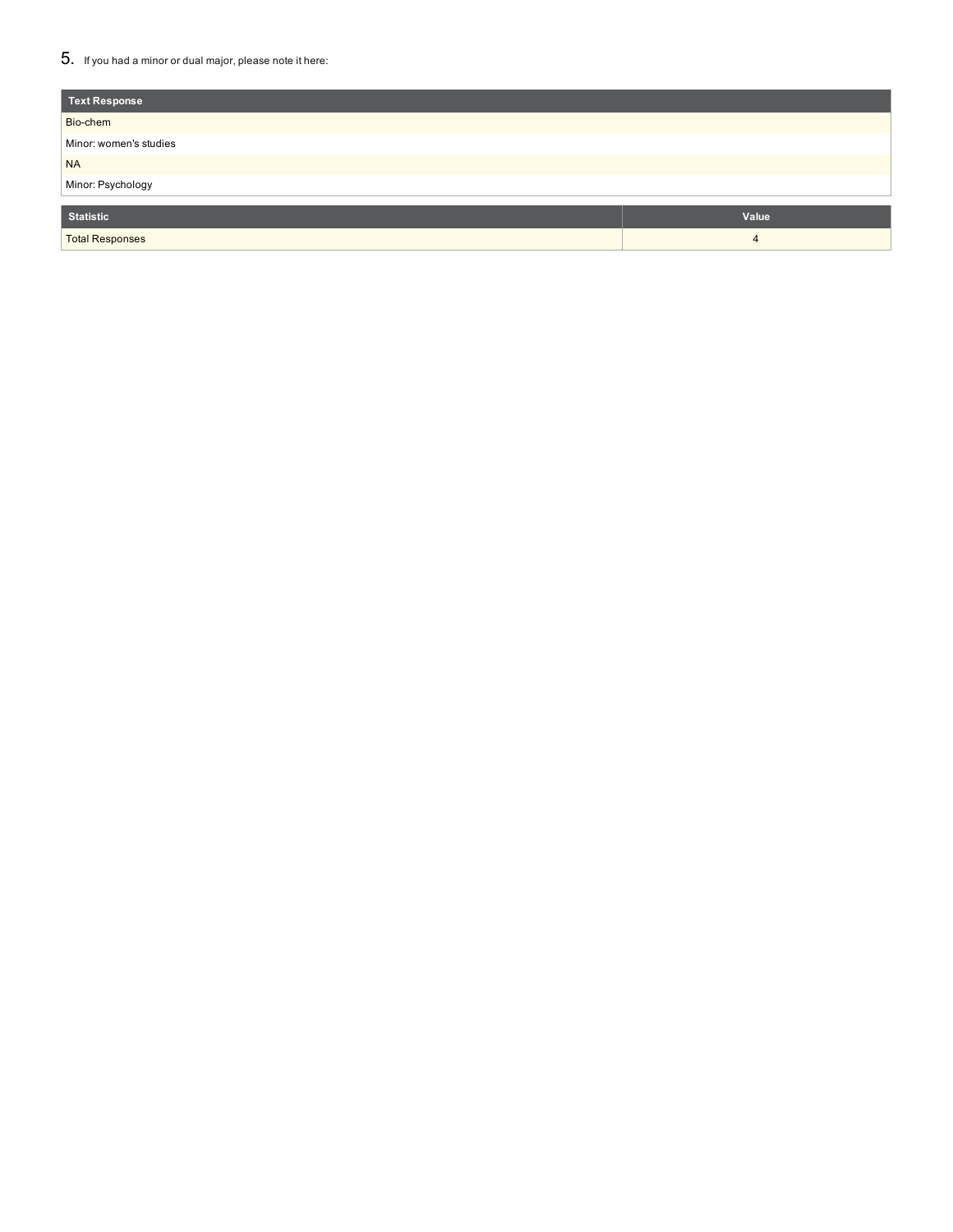### $6.$  My target language is...

| Text Response          |       |
|------------------------|-------|
| Spanish                |       |
| Spanish                |       |
| Spanish                |       |
| Spanish                |       |
|                        |       |
| Statistic              | Value |
| <b>Total Responses</b> | 4     |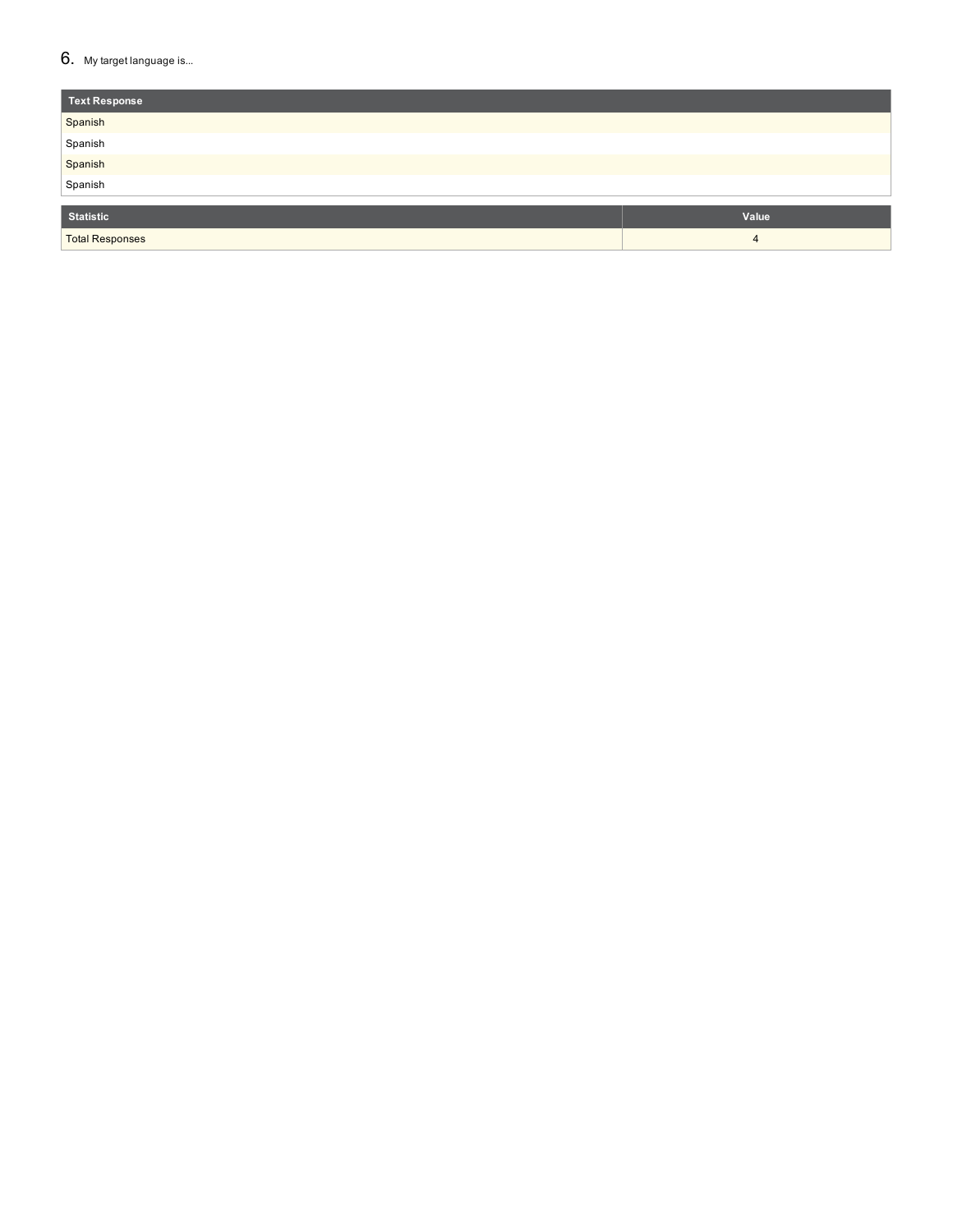# 7. DEPARTMENT LEARNING OUTCOMES (DLOs) How effective has your LJML major been in shaping each of the following:

| #              | Question                                                                        | <b>Not</b><br>effective | Somewhat<br>ineffective | Somewhat<br>effective | Very<br><b>Effective</b> | <b>Total</b><br><b>Responses</b> | <b>Mean</b> |
|----------------|---------------------------------------------------------------------------------|-------------------------|-------------------------|-----------------------|--------------------------|----------------------------------|-------------|
|                | Your ability to conduct scholarly research?(DLO1)                               |                         |                         | $\overline{2}$        | $\Omega$                 | $\overline{4}$                   | 2.25        |
| 2              | Your ability to write a coherent paper? (DLO1)                                  | $\Omega$                | $\Omega$                | 3                     |                          | 4                                | 3.25        |
| 3              | Your ability to do and discuss textual analysis? (DLO2)                         | $\mathbf{0}$            | $\mathbf{0}$            | $\overline{2}$        | $\overline{2}$           | $\overline{4}$                   | 3.50        |
| 4              | Your ability to engage in critical discussions? (DLO2)                          | $\Omega$                | $\Omega$                | 3                     |                          | 4                                | 3.25        |
| 5              | Your ability to understand current literary theory? (DLO2)                      | 0                       | $\mathbf{0}$            | 4                     | 0                        | $\overline{4}$                   | 3.00        |
| 6              | Your ability to grasp the breadth of literary styles? (DLO2)                    | $\Omega$                | $\Omega$                | 2                     | 2                        | 4                                | 3.50        |
| $\overline{7}$ | Your attitude towards other cultures within the United States? (DLO3)           | $\mathbf{0}$            | $\Omega$                |                       | 3                        | $\overline{4}$                   | 3.75        |
| 8              | Your attitude towards other cultures from around the world? (DLO3)              | 0                       | 0                       | 0                     |                          | 4                                | 4.00        |
| 9              | Your attitude towards issues of gender equality? (DLO3)                         | $\mathbf{0}$            | $\mathbf{0}$            | 3                     |                          | $\overline{4}$                   | 3.25        |
| 10             | Your understanding of the nature, structure, and history of language?<br>(DLO4) | $\Omega$                | $\Omega$                | 2                     | 2                        | 4                                | 3.50        |
| 11             | Your personal faith in God? (DLO5)                                              |                         |                         |                       |                          | $\overline{4}$                   | 2.50        |
| 12             | Your attitude toward the spiritual life of others? (DLO5)                       |                         |                         |                       |                          | 4                                | 2.50        |
| 13             | Your ability to understand literary terms? (DLO2)                               | O                       | 0                       |                       | 3                        | 4                                | 3.75        |

| <b>Statistic</b>      | Your<br>ability to<br>conduct<br>scholarly<br>research?<br>(DLO1) | Your<br>ability to<br>write a<br>coherent<br>paper?<br>(DLO1) | Your<br>ability to<br>do and<br>discuss<br>textual<br>analysis?<br>(DLO2) | Your ability<br>to engage in<br>critical<br>discussions?<br>(DLO2) | Your ability<br>to<br>understand<br>current<br>literary<br>theory?<br>(DLO2) | Your<br>ability<br>to<br>grasp<br>the<br>breadth<br>of<br>literary<br>styles?<br>(DLO2) | Your<br>attitude<br>towards<br>other<br>cultures<br>within<br>the<br><b>United</b><br>States?<br>(DLO3) | Your<br>attitude<br>towards<br>other<br>cultures<br>from<br>around<br>the<br>world?<br>(DLO3) | Your<br>attitude<br>towards<br>issues of<br>gender<br>equality?<br>(DLO3) | Your<br>understanding<br>of the nature.<br>structure, and<br>history of<br>language?<br>(DLO4) | Your<br>personal<br>faith in<br>God?<br>(DLO5) | Your<br>attitude<br>toward<br>the<br>spiritual<br>life of<br>others?<br>(DLO5) | Your ability<br>to<br>understand<br>literary<br>terms?<br>(DLO2) |
|-----------------------|-------------------------------------------------------------------|---------------------------------------------------------------|---------------------------------------------------------------------------|--------------------------------------------------------------------|------------------------------------------------------------------------------|-----------------------------------------------------------------------------------------|---------------------------------------------------------------------------------------------------------|-----------------------------------------------------------------------------------------------|---------------------------------------------------------------------------|------------------------------------------------------------------------------------------------|------------------------------------------------|--------------------------------------------------------------------------------|------------------------------------------------------------------|
| <b>Min Value</b>      |                                                                   | 3                                                             | 3                                                                         | 3                                                                  | 3                                                                            | 3                                                                                       | 3                                                                                                       | 4                                                                                             | 3                                                                         | 3                                                                                              |                                                | $\blacktriangleleft$                                                           | 3                                                                |
| Max Value             | 3                                                                 | $\overline{4}$                                                | 4                                                                         | 4                                                                  | 3                                                                            | 4                                                                                       | 4                                                                                                       | 4                                                                                             | 4                                                                         | 4                                                                                              |                                                | $\overline{4}$                                                                 | 4                                                                |
| Mean                  | 2.25                                                              | 3.25                                                          | 3.50                                                                      | 3.25                                                               | 3.00                                                                         | 3.50                                                                                    | 3.75                                                                                                    | 4.00                                                                                          | 3.25                                                                      | 3.50                                                                                           | 2.50                                           | 2.50                                                                           | 3.75                                                             |
| Variance              | 0.92                                                              | 0.25                                                          | 0.33                                                                      | 0.25                                                               | 0.00                                                                         | 0.33                                                                                    | 0.25                                                                                                    | 0.00                                                                                          | 0.25                                                                      | 0.33                                                                                           | 1.67                                           | 1.67                                                                           | 0.25                                                             |
| Standard<br>Deviation | 0.96                                                              | 0.50                                                          | 0.58                                                                      | 0.50                                                               | 0.00                                                                         | 0.58                                                                                    | 0.50                                                                                                    | 0.00                                                                                          | 0.50                                                                      | 0.58                                                                                           | 1.29                                           | 1.29                                                                           | 0.50                                                             |
| Total<br>Responses    | 4                                                                 | 4                                                             | 4                                                                         | 4                                                                  | 4                                                                            | 4                                                                                       | 4                                                                                                       | 4                                                                                             | 4                                                                         | 4                                                                                              | 4                                              | 4                                                                              | 4                                                                |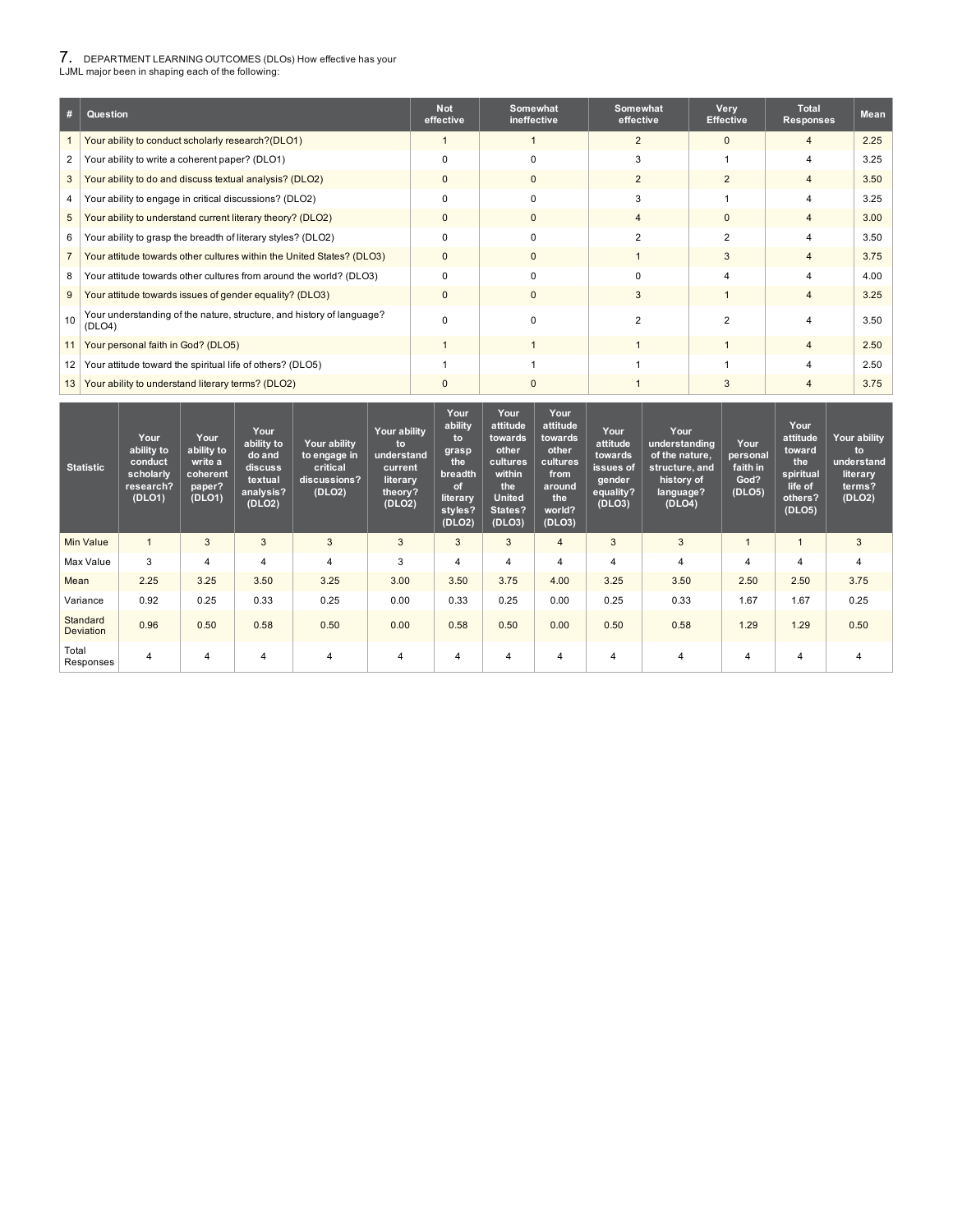# **8.** PROGRAM LEARNING OUTCOMES (PLOs): MODERN LANGUAGES How<br>effectively have your language courses equipped you to demonstrate the ability to

| #              | Question                                                                                                                                                                  | <b>Not</b><br>effectively | Somewhat<br>ineffectively | Somewhat<br>effectively | Very<br>effectively | <b>Total</b><br><b>Responses</b> | Mean |
|----------------|---------------------------------------------------------------------------------------------------------------------------------------------------------------------------|---------------------------|---------------------------|-------------------------|---------------------|----------------------------------|------|
|                | write essays in the target language without significant errors of grammar, spelling, or<br>vocabulary usage that would impede comprehension by a native speaker? (MLPLO1) | $\Omega$                  | $\Omega$                  |                         | 3                   | 4                                | 3.75 |
| $\overline{2}$ | converse in a participatory fashion with a native speaker using a variety of language<br>strategies to convey meaning? (MLPLO3)                                           |                           | $\Omega$                  |                         | 3                   | 4                                | 3.75 |
| 3              | display knowledge of the nature and structure of the target language? (MLPLO5)                                                                                            | $\Omega$                  | $\Omega$                  |                         | 3                   | $\overline{4}$                   | 3.75 |
| 5              | comprehend the main idea and most details of connected oral discourse by a native<br>speaker on a variety of topics? (MLPLO2)                                             |                           | $\Omega$                  |                         |                     | 4                                | 3.75 |
| 6              | analyze and interpret target language texts and data sets according to their cultural,<br>literary, and/or linguistic content? (MLPLO4)                                   | $\Omega$                  | $\Omega$                  | $\mathcal{P}$           | $\mathfrak{p}$      | 4                                | 3.50 |
| $\overline{7}$ | discuss the influence of your own perspective on cultural interconnections through<br>engagement with local, national, or international communities? (MLPLO6)             |                           |                           |                         | 2                   | 4                                | 3.25 |

| <b>Statistic</b>             | write essays in the target<br>language without significant<br>errors of grammar, spelling,<br>or vocabulary usage that<br>would impede comprehension<br>by a native speaker?<br>(MLPLO1) | converse in a<br>participatory fashion<br>with a native speaker<br>using a variety of<br>language strategies<br>to convey meaning?<br>(MLPLO3) | display<br>knowledge<br>of the nature<br>and<br>structure of<br>the target<br>language?<br>(MLPLO5) | comprehend the main<br>idea and most details<br>of connected oral<br>discourse by a native<br>speaker on a variety<br>of topics? (MLPLO2) | analyze and interpret<br>target language texts<br>and data sets<br>according to their<br>cultural, literary,<br>and/or linguistic<br>content? (MLPLO4) | discuss the influence of<br>your own perspective on<br>cultural interconnections<br>through engagement with<br>local, national, or<br>international communities?<br>(MLPLO6) |
|------------------------------|------------------------------------------------------------------------------------------------------------------------------------------------------------------------------------------|------------------------------------------------------------------------------------------------------------------------------------------------|-----------------------------------------------------------------------------------------------------|-------------------------------------------------------------------------------------------------------------------------------------------|--------------------------------------------------------------------------------------------------------------------------------------------------------|------------------------------------------------------------------------------------------------------------------------------------------------------------------------------|
| <b>Min Value</b>             | 3                                                                                                                                                                                        | 3                                                                                                                                              | 3                                                                                                   | 3                                                                                                                                         | 3                                                                                                                                                      | $\overline{2}$                                                                                                                                                               |
| Max Value                    | 4                                                                                                                                                                                        | 4                                                                                                                                              |                                                                                                     | 4                                                                                                                                         | $\overline{4}$                                                                                                                                         | 4                                                                                                                                                                            |
| Mean                         | 3.75                                                                                                                                                                                     | 3.75                                                                                                                                           | 3.75                                                                                                | 3.75                                                                                                                                      | 3.50                                                                                                                                                   | 3.25                                                                                                                                                                         |
| Variance                     | 0.25                                                                                                                                                                                     | 0.25                                                                                                                                           | 0.25                                                                                                | 0.25                                                                                                                                      | 0.33                                                                                                                                                   | 0.92                                                                                                                                                                         |
| Standard<br><b>Deviation</b> | 0.50                                                                                                                                                                                     | 0.50                                                                                                                                           | 0.50                                                                                                | 0.50                                                                                                                                      | 0.58                                                                                                                                                   | 0.96                                                                                                                                                                         |
| Total<br>Responses           | 4                                                                                                                                                                                        | 4                                                                                                                                              | 4                                                                                                   | 4                                                                                                                                         | 4                                                                                                                                                      | 4                                                                                                                                                                            |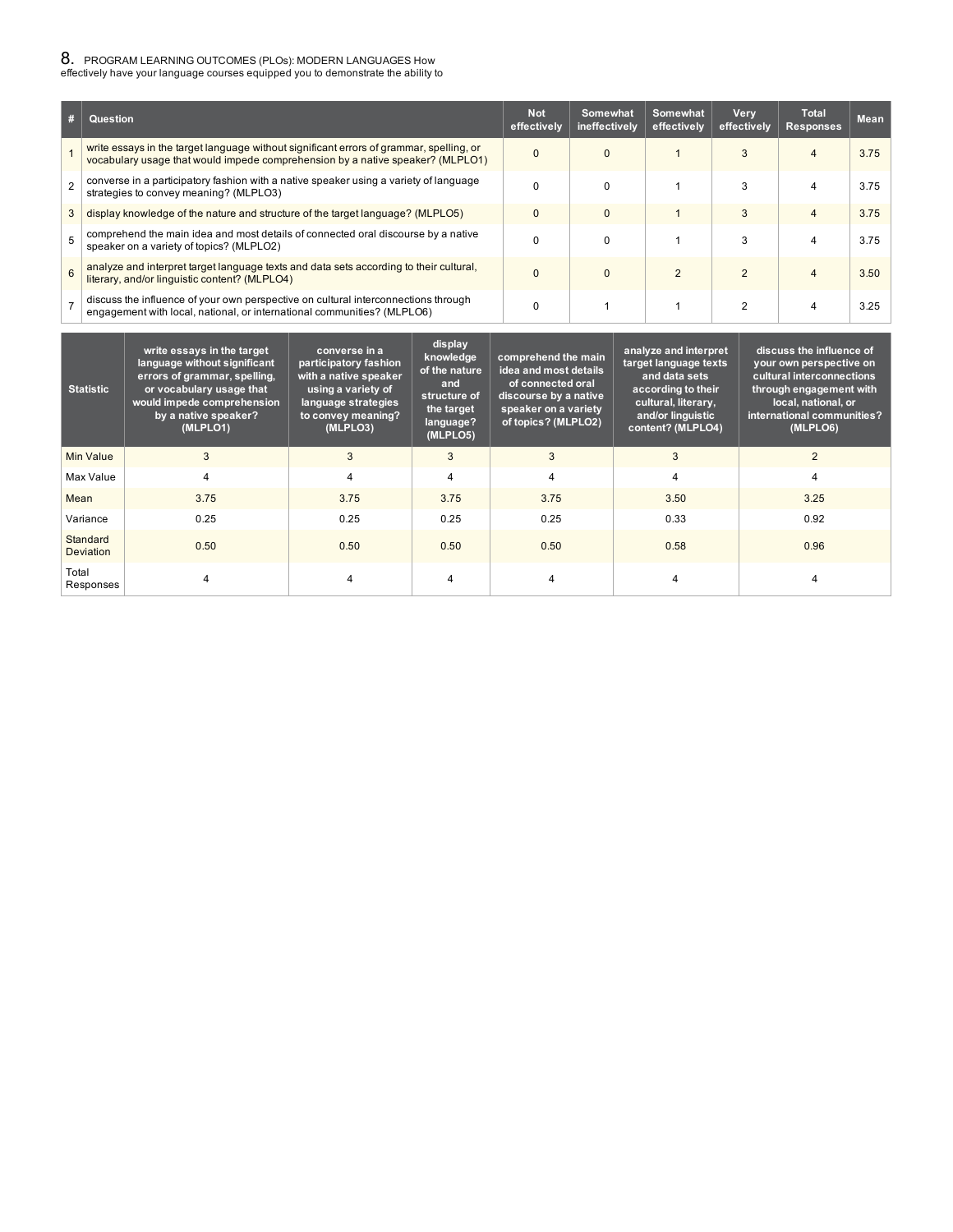### $9.$  Did you study abroad?

| #                         | Answer | <b>Bar</b> | Response       |      | %    |  |  |
|---------------------------|--------|------------|----------------|------|------|--|--|
|                           | Yes    |            | $\overline{4}$ |      | 100% |  |  |
| 2                         | No     |            | 0              |      | 0%   |  |  |
|                           | Total  |            | $\overline{4}$ |      |      |  |  |
| <b>Statistic</b><br>Value |        |            |                |      |      |  |  |
| <b>Min Value</b><br>и     |        |            |                |      |      |  |  |
| Max Value                 |        |            |                | 1    |      |  |  |
| Mean                      |        |            |                | 1.00 |      |  |  |
| Variance                  |        |            | 0.00           |      |      |  |  |
| <b>Standard Deviation</b> |        |            |                | 0.00 |      |  |  |
| <b>Total Responses</b>    |        |            |                | 4    |      |  |  |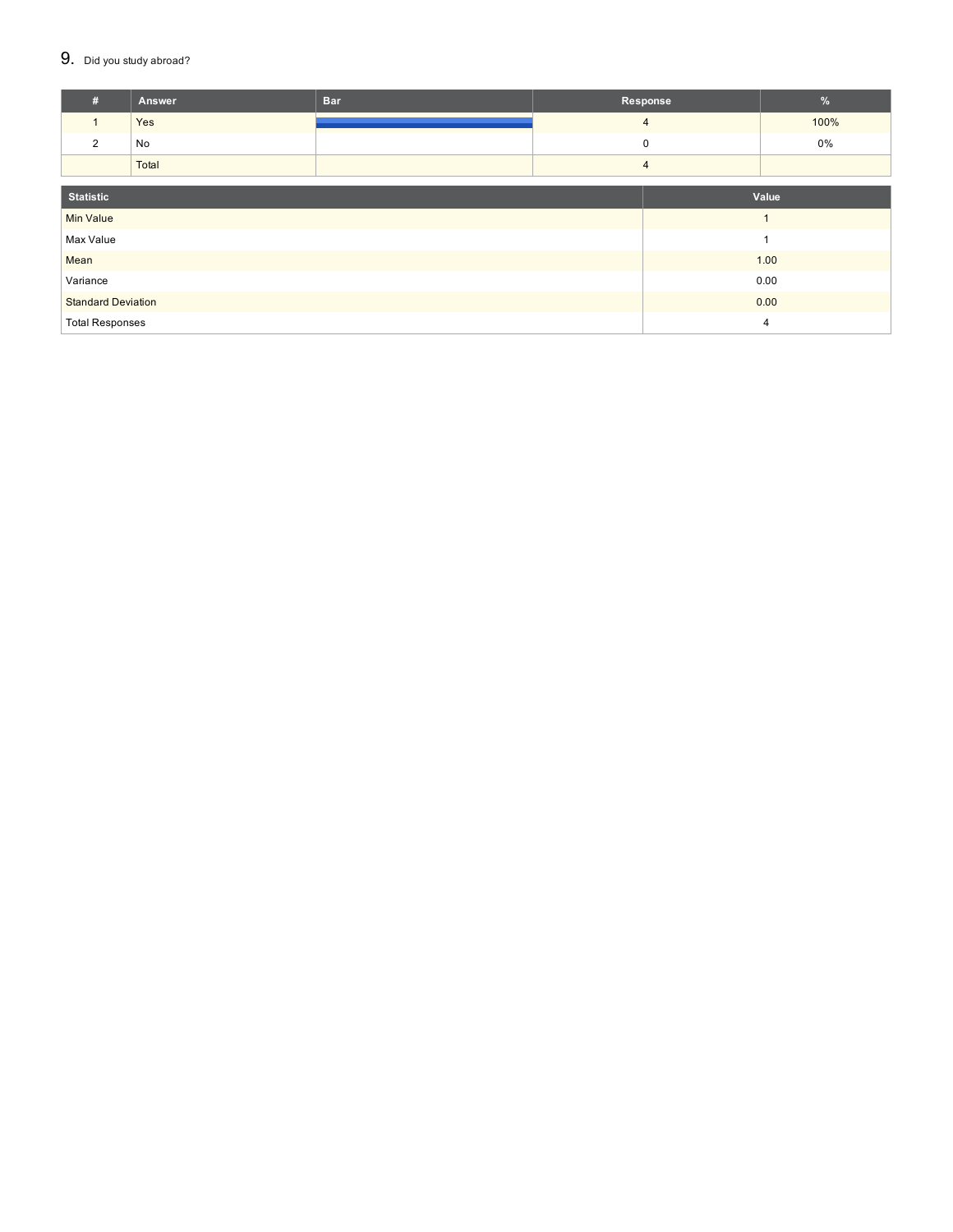### 10. Where did you study abroad and with what program?

| Value |
|-------|
| 3     |
|       |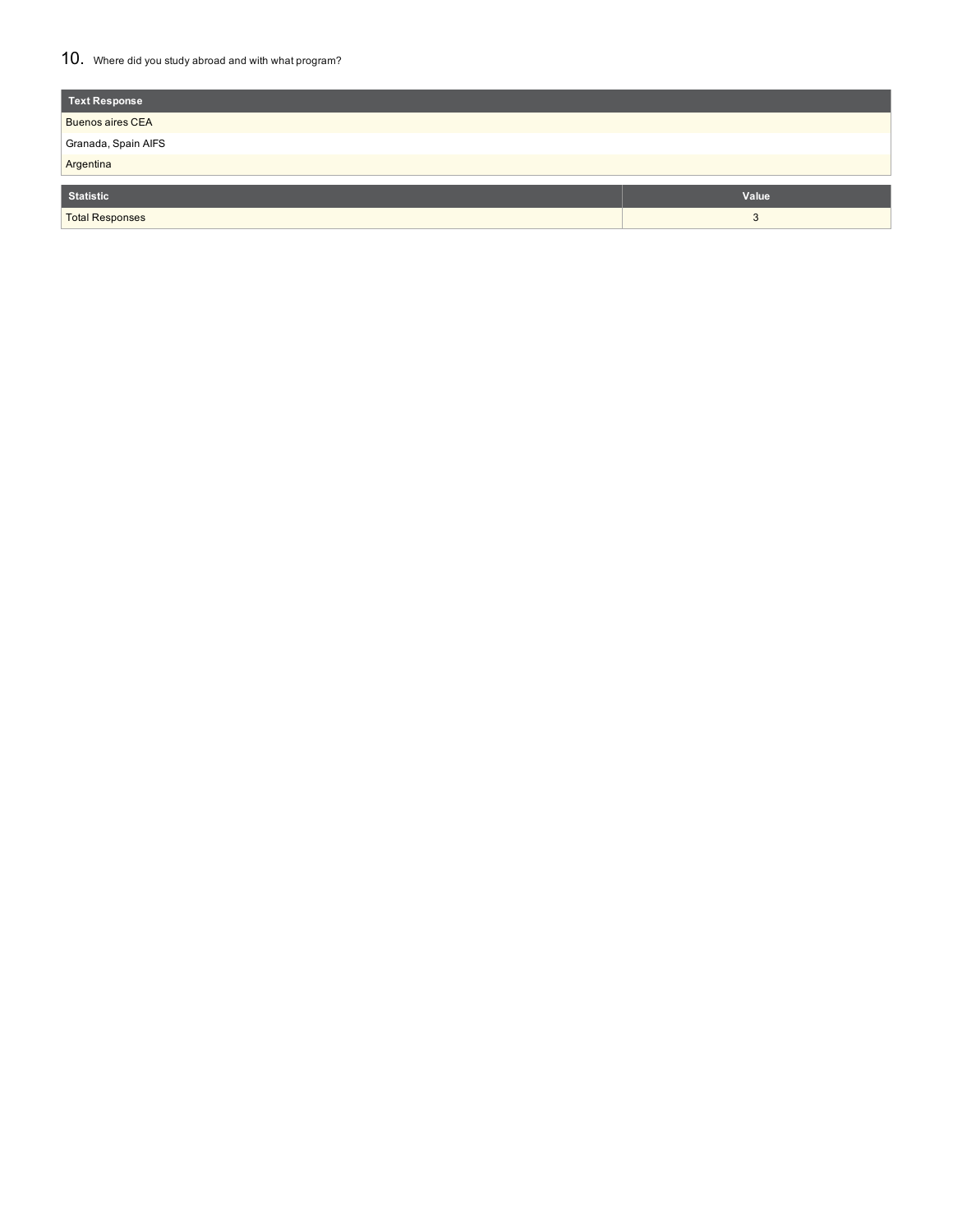### **Text Response**

Before I went to Argentina, I spoke Spanish quite well, but after my time there, I spoke very comfortably, with a great accent, and at an advanced level. I was never confident saying I was fluent in Spanish until my semester abroad.

I took many classes in the target language (literature, linguistics, grammar, history, and art) which broadened my knowledge and ability to use the language. I also lived with a<br>family that only spoke Spanish and therefore

Living with a host family and taking classes all in Spanish really improved my speaking skills primarily. It was also an invaluable experience

| Statistic              | Value  |
|------------------------|--------|
| <b>Total Responses</b> | $\sim$ |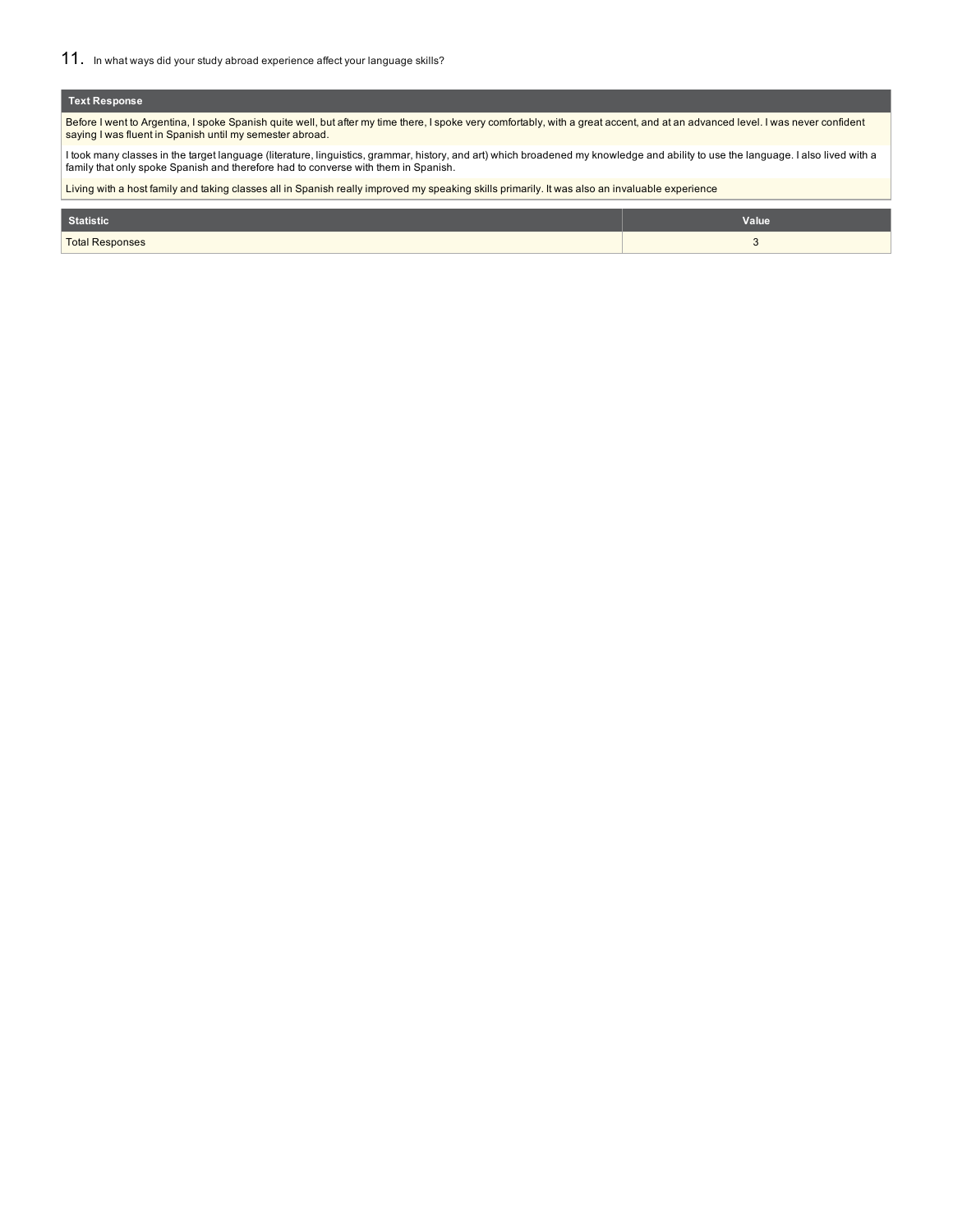12. EMPLOYABILITY Please rate the importance of the following skills to your chosen career path:

| #  | Question                      | Unnecessary | Less important | Very important | <b>Essential</b> | <b>Total Responses</b> | <b>Mean</b> |
|----|-------------------------------|-------------|----------------|----------------|------------------|------------------------|-------------|
|    | Your writing skills           |             | $\Omega$       |                |                  | 3                      | 3.33        |
| 2  | Your editing skills           |             |                |                |                  |                        | 3.33        |
| 3  | Your speaking skills          |             | 0              |                |                  |                        | 4.00        |
| 4  | Your interviewing skills      |             |                |                |                  | 3                      | 2.67        |
| 5  | Your critical reading skills  | 0           | 0              |                |                  |                        | 3.67        |
| 6  | Your research skills.         |             | っ              |                |                  | 3                      | 2.67        |
|    | Your critical thinking skills | 0           | $\mathbf{0}$   |                |                  | 3                      | 3.67        |
| 8  | Your problem-solving skills   |             | O              |                |                  | з                      | 4.00        |
| 9  | Your translating skills       | 0           | $\mathbf{0}$   | 0              | 3                |                        | 4.00        |
| 10 | Your bilingual skills         |             |                |                |                  |                        | 4.00        |

| <b>Statistic</b>      | Your<br>writing<br>skills | Your<br>editing<br>skills | Your<br>speaking<br><b>skills</b> | Your<br>interviewing<br>skills | <b>Your critical</b><br>reading skills | Your<br>research<br>skills. | Your critical<br>thinking skills | Your problem-<br>solving skills | Your<br>translating<br><b>skills</b> | Your<br>bilingual<br>skills |
|-----------------------|---------------------------|---------------------------|-----------------------------------|--------------------------------|----------------------------------------|-----------------------------|----------------------------------|---------------------------------|--------------------------------------|-----------------------------|
| Min Value             | 3                         | 2                         | $\overline{4}$                    | 2                              | 3                                      | $\overline{2}$              | 3                                | $\overline{4}$                  | $\overline{4}$                       | $\overline{4}$              |
| Max Value             | $\overline{4}$            | $\overline{4}$            | $\overline{4}$                    | $\overline{4}$                 | 4                                      | 4                           | 4                                | $\overline{4}$                  | 4                                    | 4                           |
| Mean                  | 3.33                      | 3.33                      | 4.00                              | 2.67                           | 3.67                                   | 2.67                        | 3.67                             | 4.00                            | 4.00                                 | 4.00                        |
| Variance              | 0.33                      | 1.33                      | 0.00                              | 1.33                           | 0.33                                   | 1.33                        | 0.33                             | 0.00                            | 0.00                                 | 0.00                        |
| Standard<br>Deviation | 0.58                      | 1.15                      | 0.00                              | 1.15                           | 0.58                                   | 1.15                        | 0.58                             | 0.00                            | 0.00                                 | 0.00                        |
| Total<br>Responses    | 3                         | 3                         | 3                                 | 3                              | 3                                      | 3                           | 3                                | 3                               | 3                                    | 3                           |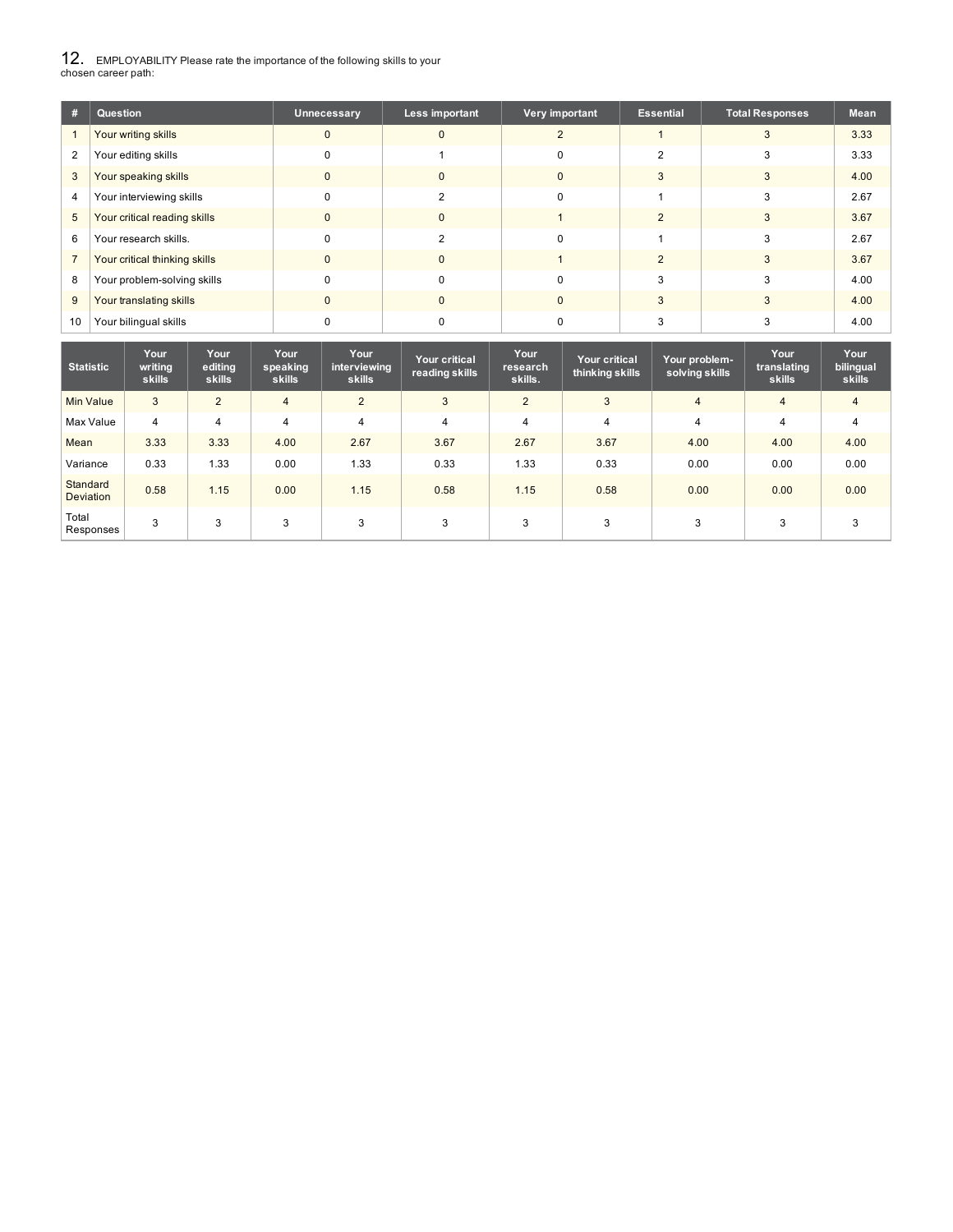${\bf 13.} \;$  In what general areas are you currently employed ? Please mark all that<br>apply.

| #                | Answer                          | <b>Bar</b> | Response       | %     |
|------------------|---------------------------------|------------|----------------|-------|
| $\mathbf{1}$     | Primary education (K-6)         |            | $\mathbf{0}$   | 0%    |
| $\overline{2}$   | Secondary education (7-12)      |            | $\overline{2}$ | 67%   |
| 3                | <b>Higher education</b>         |            | $\mathbf{1}$   | 33%   |
| $\overline{4}$   | Journalism                      |            | $\pmb{0}$      | 0%    |
| $5\phantom{.0}$  | Publishing/Editing              |            | $\mathbf{0}$   | 0%    |
| 6                | Web Design/Online writing       |            | $\pmb{0}$      | 0%    |
| $\overline{7}$   | Writing                         |            | $\mathbf{0}$   | 0%    |
| 8                | Ministry                        |            | $\pmb{0}$      | 0%    |
| 9                | <b>Ministry Spouse</b>          |            | $\mathbf 0$    | 0%    |
| 10               | Law                             |            | $\pmb{0}$      | 0%    |
| 11               | Government                      |            | $\mathbf 0$    | 0%    |
| 12               | <b>NGO</b>                      |            | $\pmb{0}$      | $0\%$ |
| 13               | Stay-at-home parent             |            | $\mathbf{0}$   | 0%    |
| 14               | Other                           |            | 1              | 33%   |
| 15               | <b>Business</b>                 |            | $\mathbf{0}$   | 0%    |
| 16               | <b>Public Relations</b>         |            | $\mathbf 0$    | 0%    |
| 17               | Communications                  |            | $\mathbf{0}$   | 0%    |
| 18               | Translating                     |            | $\pmb{0}$      | 0%    |
| 19               | <b>Teaching Internationally</b> |            | $\mathbf{0}$   | $0\%$ |
| <b>Statistic</b> |                                 |            | Value          |       |
| <b>Min Value</b> |                                 |            | $\overline{2}$ |       |
|                  |                                 |            |                |       |
| Max Value        |                                 |            | 14             |       |

Total Responses 3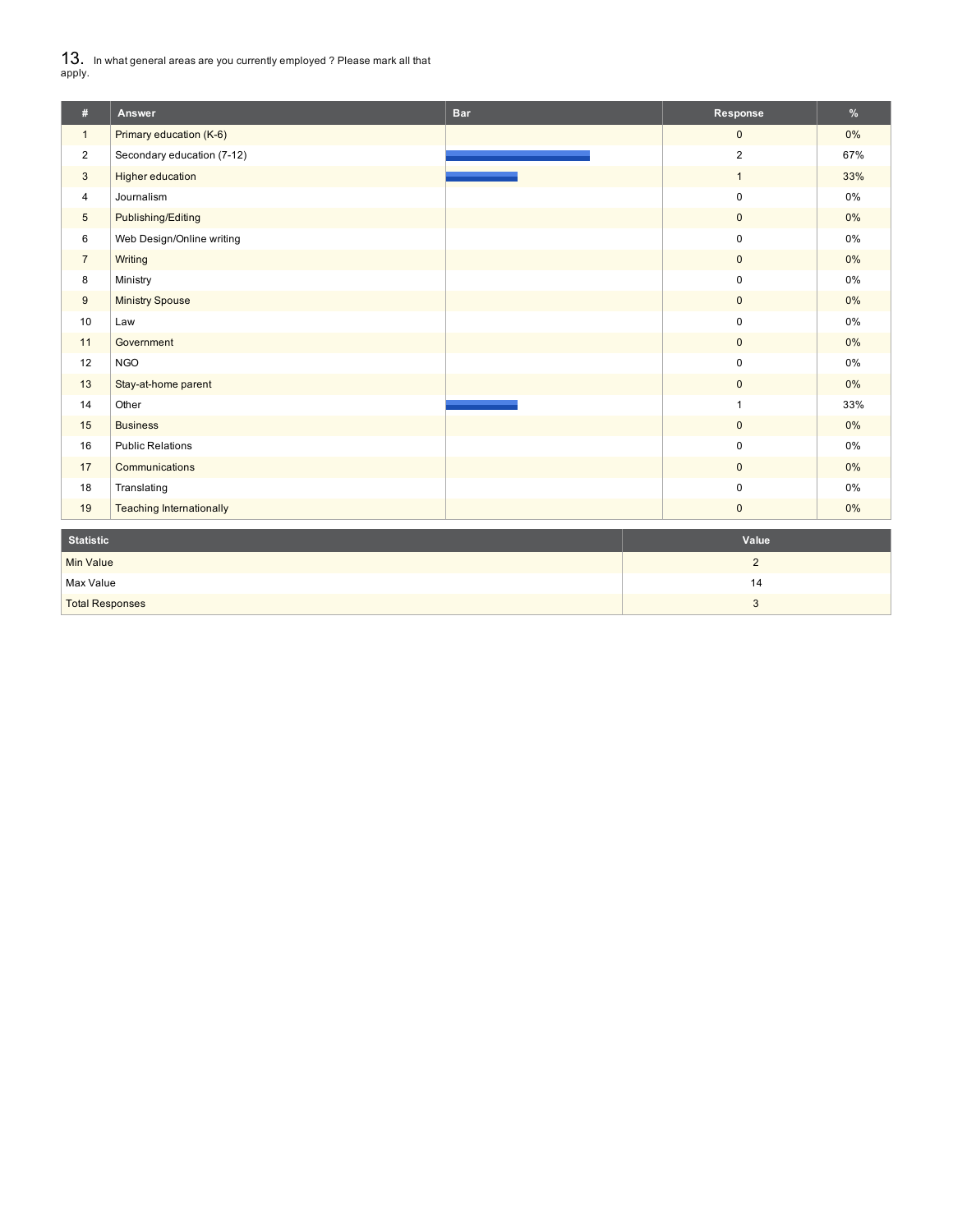### 14. Please indicate the other area in which you are employed.

| <b>Text Response</b>   |       |
|------------------------|-------|
| Med student            |       |
| <b>Statistic</b>       | Value |
| <b>Total Responses</b> |       |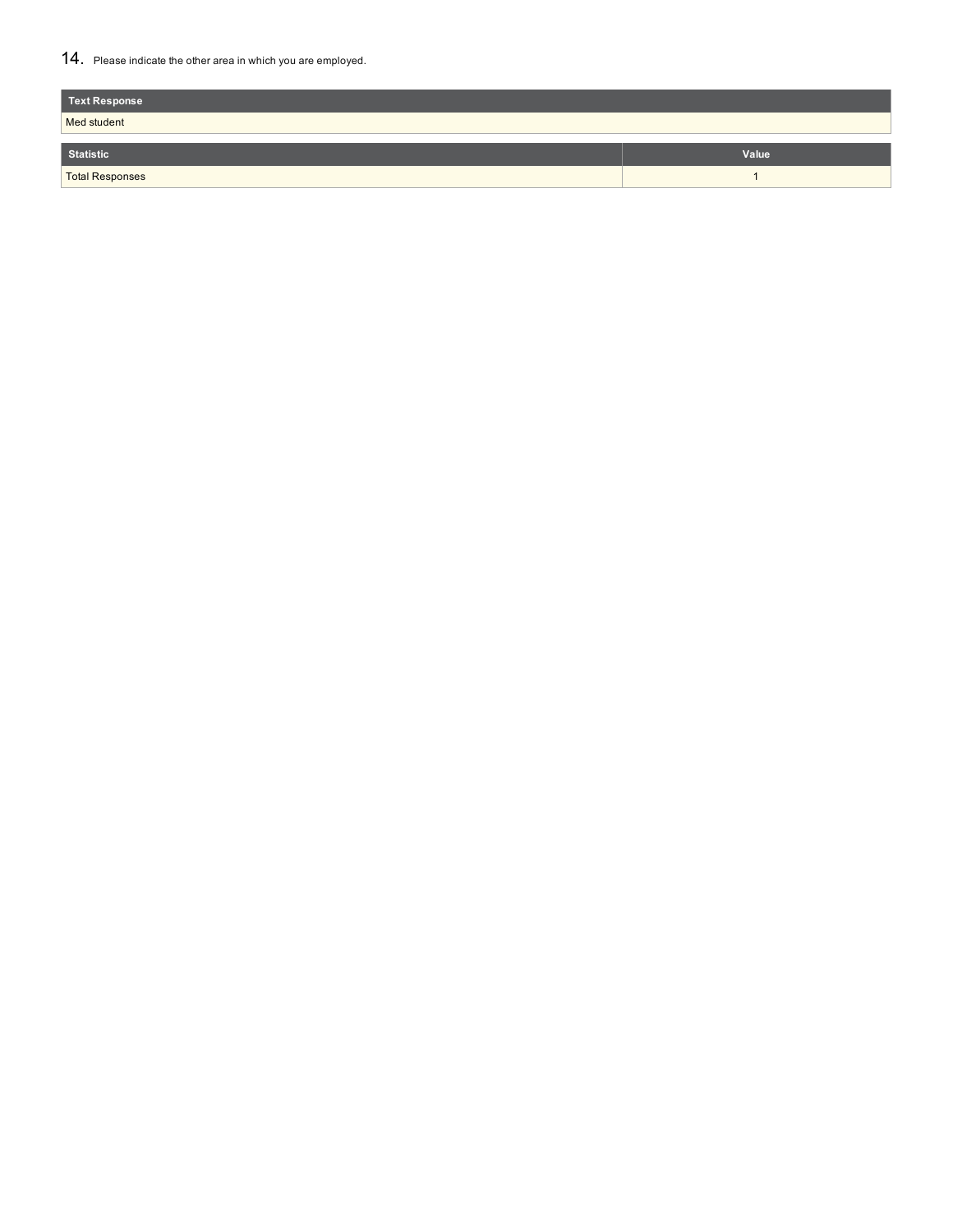15. In what general areas have you been employed? Please mark all that apply.

| #                      | Answer                     | <b>Bar</b> | Response       | %     |
|------------------------|----------------------------|------------|----------------|-------|
| $\mathbf{1}$           | Primary education (K-6)    |            | $\mathbf{1}$   | 33%   |
| $\overline{c}$         | Secondary education (7-12) |            | $\mathbf{1}$   | 33%   |
| 3                      | Higher education           |            | $\mathbf{1}$   | 33%   |
| 4                      | Journalism                 |            | $\pmb{0}$      | $0\%$ |
| $5\phantom{.0}$        | Publishing/Editing         |            | $\mathbf 0$    | $0\%$ |
| 6                      | Web Design/Online writing  |            | 0              | $0\%$ |
| $\overline{7}$         | Writing                    |            | $\mathbf{0}$   | $0\%$ |
| 8                      | Ministry                   |            | 0              | 0%    |
| 9                      | <b>Ministry Spouse</b>     |            | $\mathbf{0}$   | $0\%$ |
| 10                     | Law                        |            | 0              | 0%    |
| 11                     | Government                 |            | $\mathbf 0$    | $0\%$ |
| 12                     | <b>NGO</b>                 |            | 1              | 33%   |
| 13                     | Stay-at-home parent        |            | $\mathbf 0$    | $0\%$ |
| 15                     | <b>Business</b>            |            |                | 33%   |
| 16                     | <b>Public Relations</b>    |            | $\mathbf 0$    | $0\%$ |
| 17                     | Communications             |            | $\pmb{0}$      | 0%    |
| 18                     | Translating                |            | 1              | 33%   |
| 19                     | Teaching Internationally   |            | $\overline{2}$ | 67%   |
| 20                     | Other                      |            | $\mathbf{0}$   | 0%    |
| <b>Statistic</b>       |                            |            | Value          |       |
| Min Value              |                            |            | $\mathbf{1}$   |       |
| Max Value              |                            |            | 19             |       |
| <b>Total Responses</b> |                            |            | 3              |       |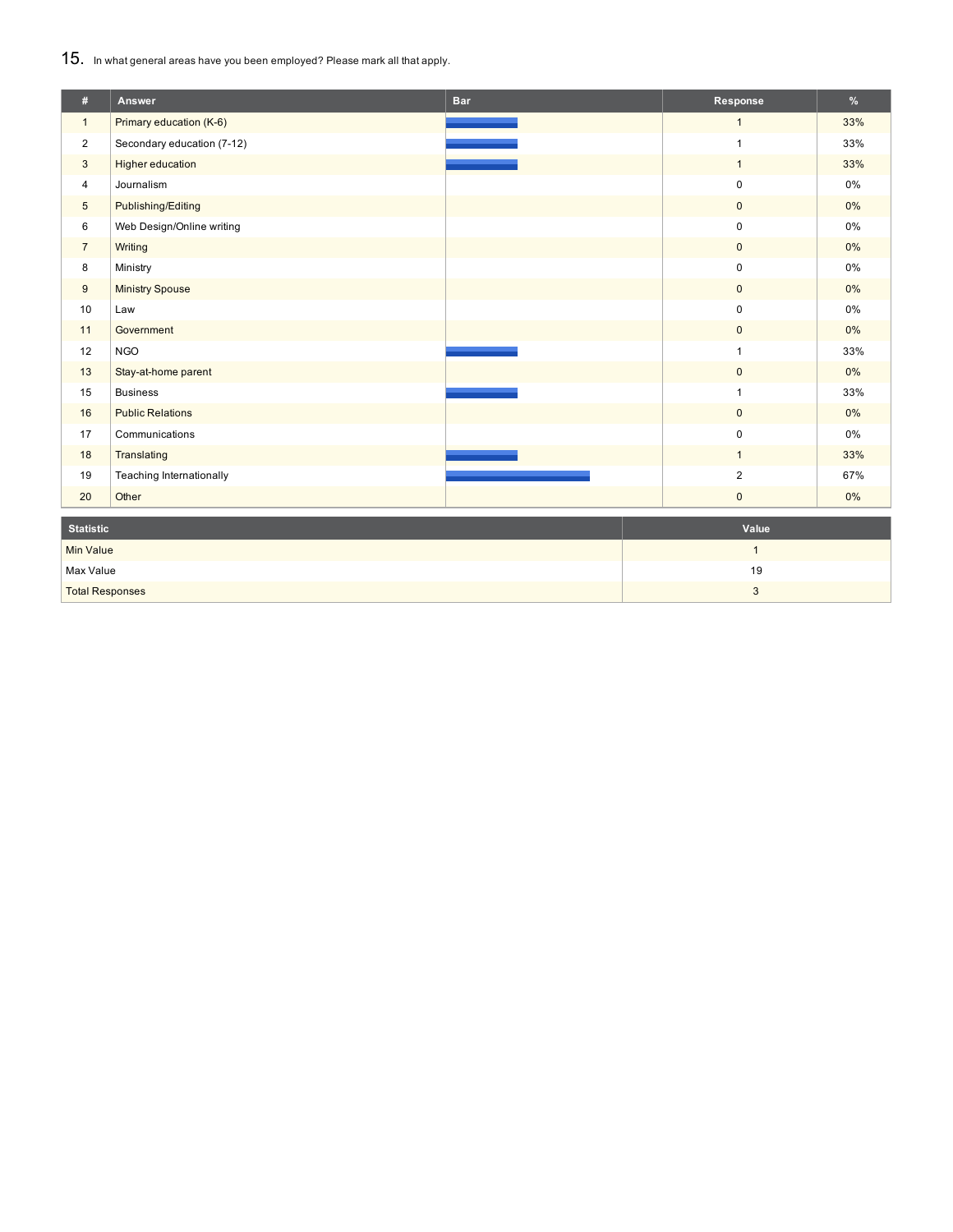### 16. Please indicate the other area(s) in which you have been employed.

| Text Response          |       |
|------------------------|-------|
| Statistic              | Value |
| <b>Total Responses</b> |       |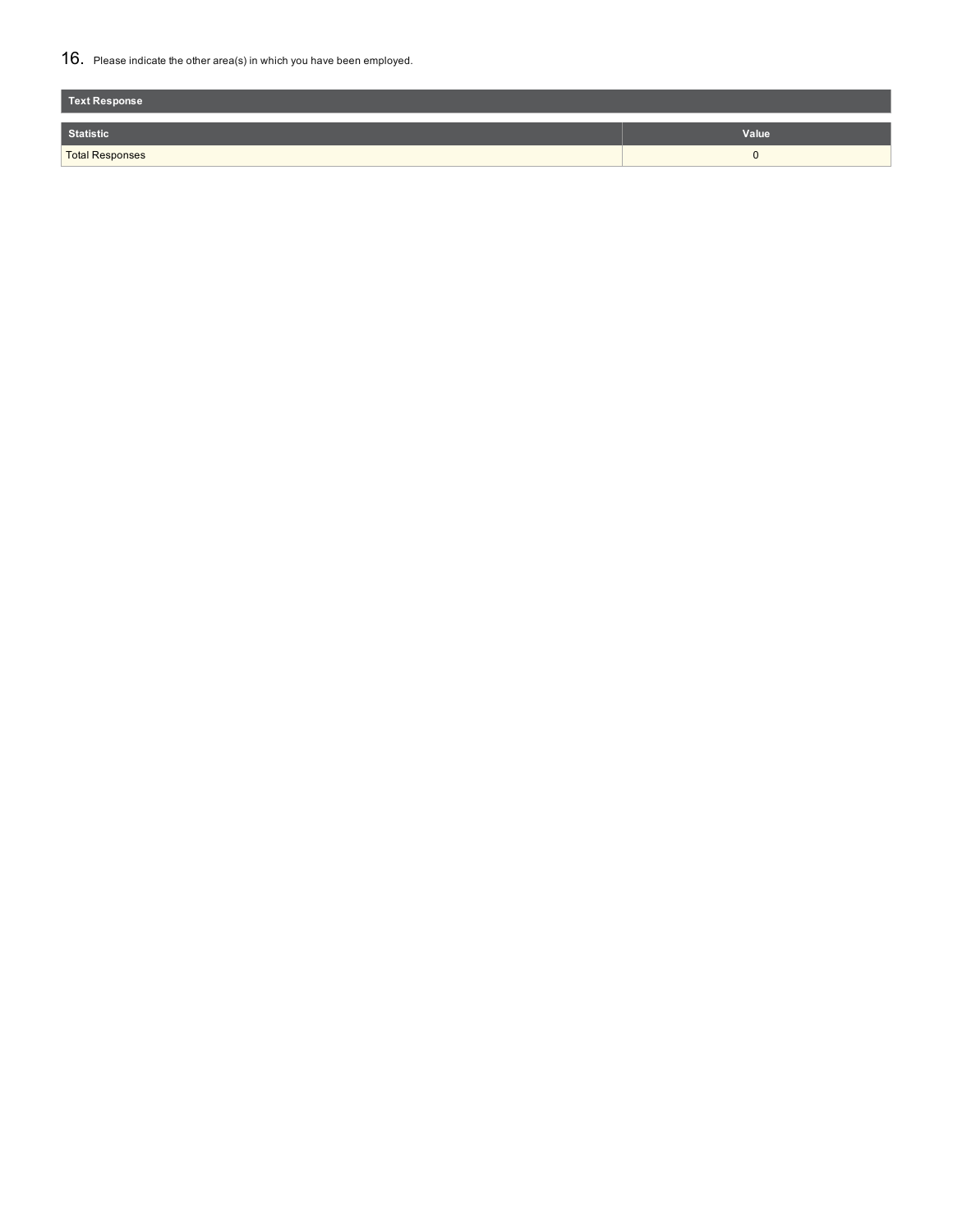$17_\cdot$  Do you currently, or have you ever, held a job that required the use of your<br>target language?

| #                         | Answer | <b>Bar</b> | Response     | $\%$ |  |
|---------------------------|--------|------------|--------------|------|--|
| $\mathbf{1}$              | Yes    |            | $\mathbf{3}$ | 100% |  |
| 2                         | No     |            | 0            | 0%   |  |
|                           | Total  |            | 3            |      |  |
| <b>Statistic</b><br>Value |        |            |              |      |  |
| <b>Min Value</b>          |        |            |              |      |  |
| Max Value                 |        |            |              |      |  |
| Mean                      |        |            |              | 1.00 |  |
| Variance                  |        |            |              | 0.00 |  |
| <b>Standard Deviation</b> |        |            |              | 0.00 |  |
| <b>Total Responses</b>    |        |            |              | 3    |  |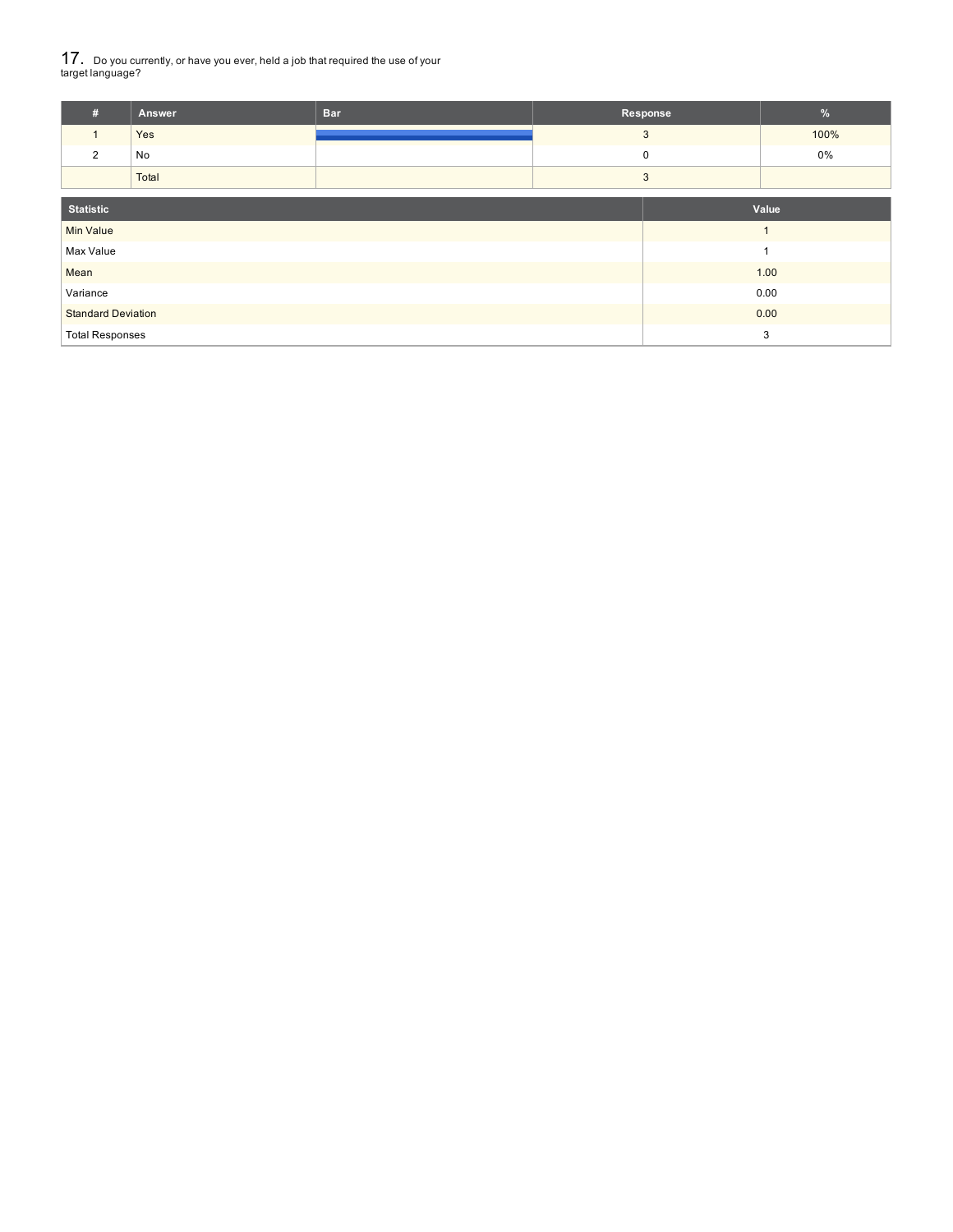### 18. What position or positions did you hold?

| <b>Text Response</b>                                                                                                                                |  |  |  |  |  |
|-----------------------------------------------------------------------------------------------------------------------------------------------------|--|--|--|--|--|
| Medical interpreter for UCSD Free Clinic Project (volunteer position)                                                                               |  |  |  |  |  |
| I have been teaching high school Spanish for the past 3 years to native Spanish speakers. I have taught all levels including AP Spanish Literature. |  |  |  |  |  |
| 1. Taught 4th grade at a bilingual school in Tegucigalpa. 2. Currently teach 9-12th grade Spanish classes in Northern San Diego County.             |  |  |  |  |  |
| Value<br><b>Statistic</b>                                                                                                                           |  |  |  |  |  |
| <b>Total Responses</b>                                                                                                                              |  |  |  |  |  |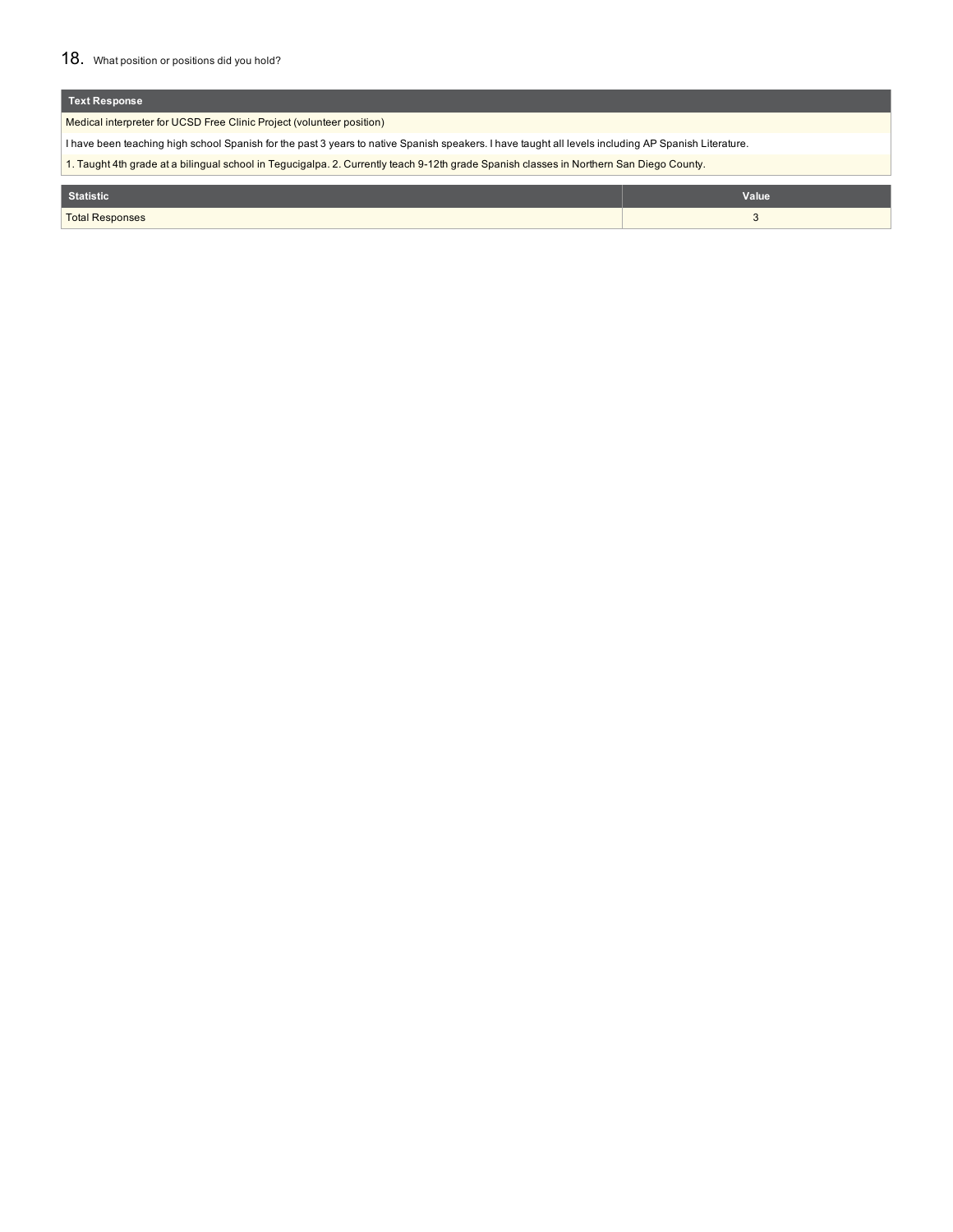### 19. How long did you work in that position?

| <b>Text Response</b>   |       |
|------------------------|-------|
| 6 months               |       |
| 3 years                |       |
| 1.1 year 2.2 years     |       |
|                        |       |
| <b>Statistic</b>       | Value |
| <b>Total Responses</b> | 3     |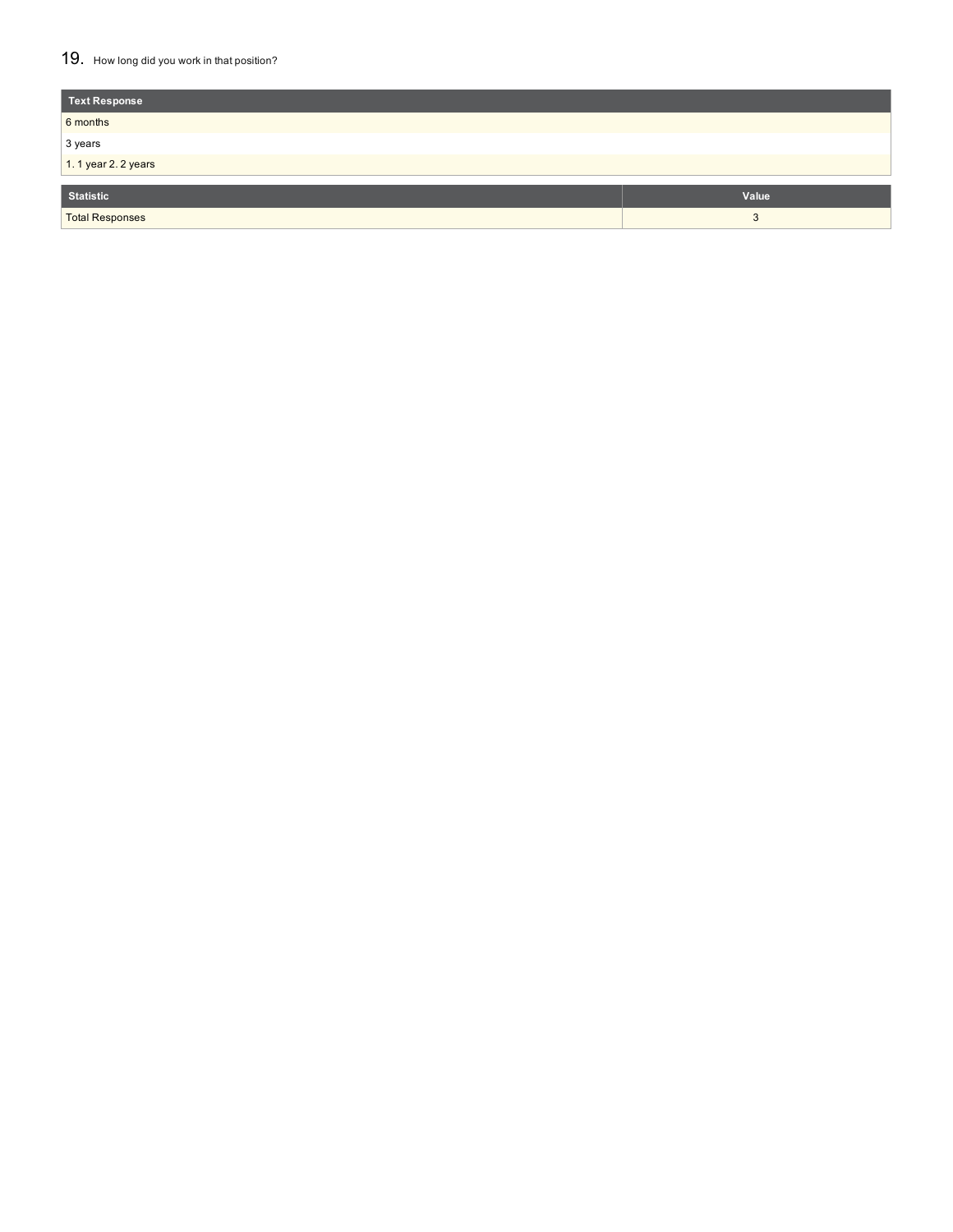### 20. Have you applied to a graduate degree program?

| #                         | Answer | <b>Bar</b> | Response       | $\frac{9}{6}$  |     |
|---------------------------|--------|------------|----------------|----------------|-----|
| $\mathbf{1}$              | Yes    |            |                | $\overline{2}$ | 67% |
| 2                         | No     |            |                |                | 33% |
|                           | Total  |            |                |                |     |
| <b>Statistic</b>          |        | Value      |                |                |     |
|                           |        |            | $\overline{1}$ |                |     |
| <b>Min Value</b>          |        |            |                |                |     |
| Max Value                 |        |            |                | $\overline{2}$ |     |
| Mean                      |        |            |                | 1.33           |     |
| Variance                  |        | 0.33       |                |                |     |
| <b>Standard Deviation</b> |        |            |                | 0.58           |     |
| <b>Total Responses</b>    |        |            |                | 3              |     |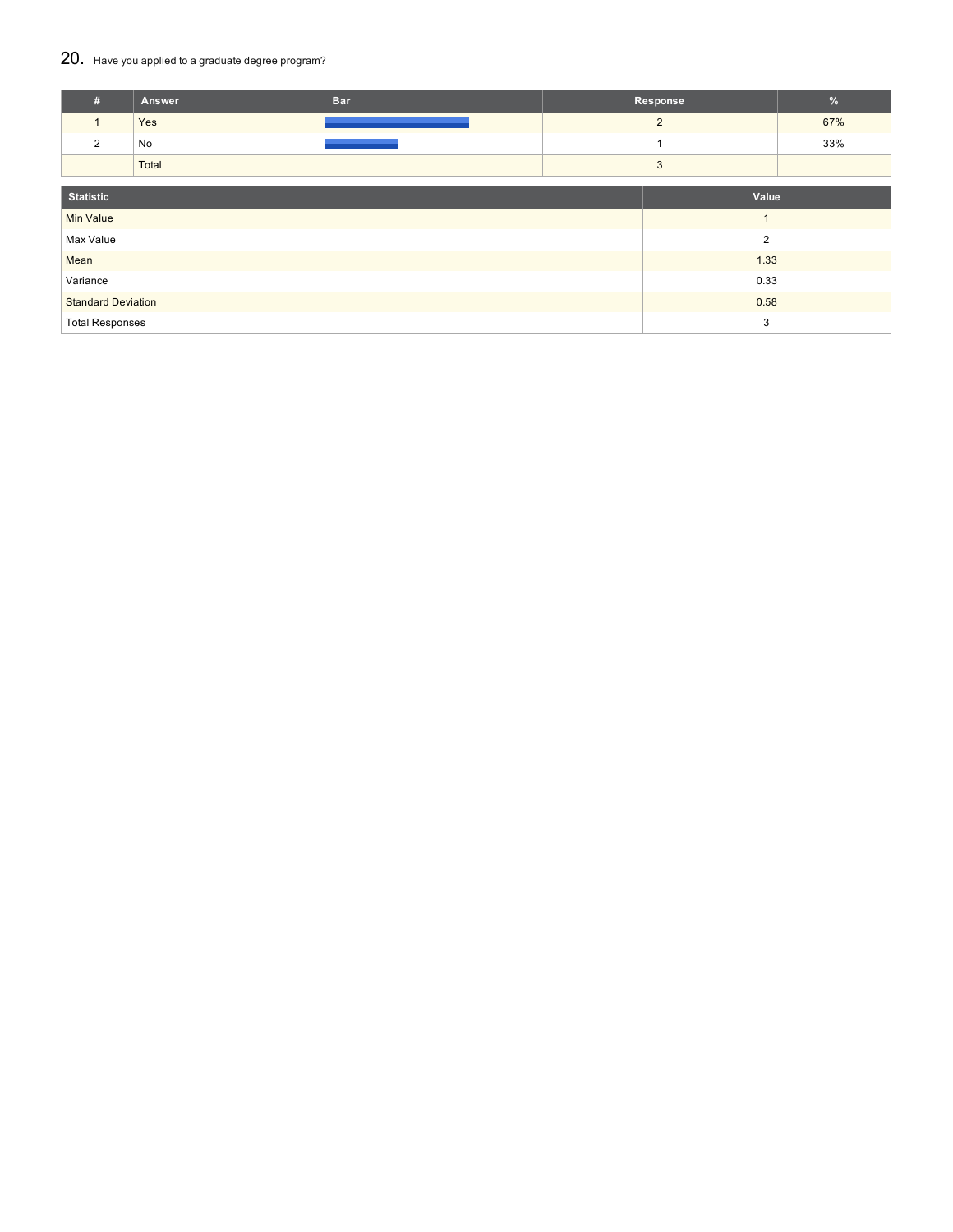## 21. Have you been accepted to <sup>a</sup> graduate degree program?

| #                         | Answer | <b>Bar</b> | Response       |                | %              |
|---------------------------|--------|------------|----------------|----------------|----------------|
|                           | Yes    |            | $\overline{2}$ |                | 100%           |
| 2                         | No     |            | 0              |                | 0%             |
|                           | Total  |            | 2              |                |                |
|                           |        |            |                |                |                |
| <b>Statistic</b>          |        |            |                |                | Value          |
| <b>Min Value</b>          |        |            |                | $\overline{ }$ |                |
| Max Value                 |        |            |                |                | 1              |
| Mean                      |        |            |                |                | 1.00           |
| Variance                  |        |            |                |                | 0.00           |
| <b>Standard Deviation</b> |        |            |                |                | 0.00           |
| <b>Total Responses</b>    |        |            |                |                | $\overline{2}$ |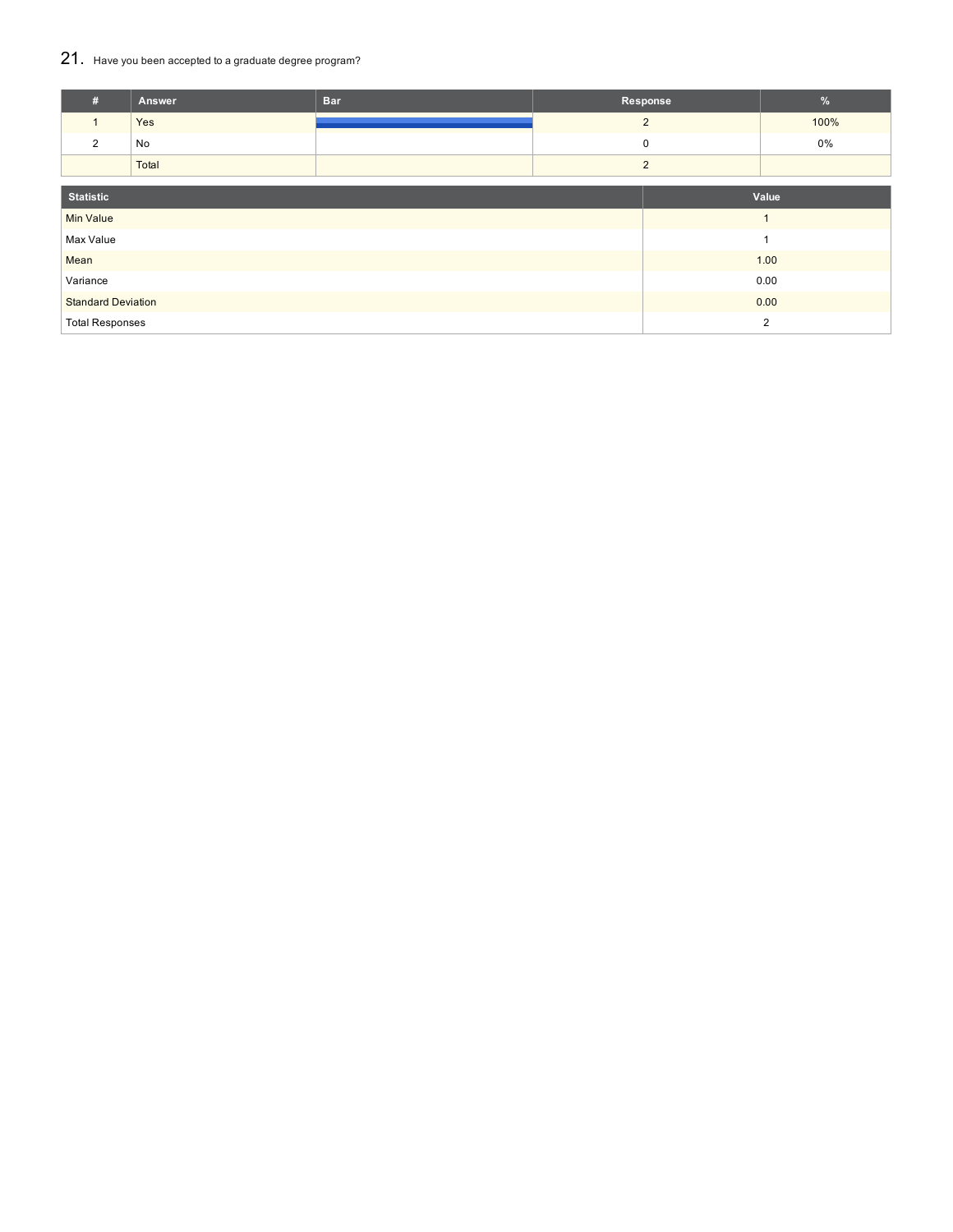# 22. Please indicate where you are in your pursuit of <sup>a</sup> higher degree:

| #                | <b>Answer</b>                            | <b>Bar</b> | Response       | %     |
|------------------|------------------------------------------|------------|----------------|-------|
| $\mathbf{1}$     | currently enrolled in a master's program |            |                | 50%   |
| 2                | completed a master's degree              |            |                | 50%   |
| $\mathbf{3}$     | ABD--all but dissertation                |            | $\mathbf 0$    | $0\%$ |
| $\overline{4}$   | completed a Ph.D.                        |            | $\mathbf 0$    | 0%    |
|                  | Total                                    |            | $\overline{2}$ |       |
|                  |                                          |            |                |       |
| <b>Statistic</b> |                                          |            | Value          |       |
| Min Value        |                                          |            | $\mathbf{1}$   |       |
| Max Value        |                                          |            | $\overline{2}$ |       |
| Mean             |                                          |            | 1.50           |       |
| Variance         |                                          |            | 0.50           |       |
|                  | <b>Standard Deviation</b>                |            | 0.71           |       |
|                  | <b>Total Responses</b>                   |            | $\overline{2}$ |       |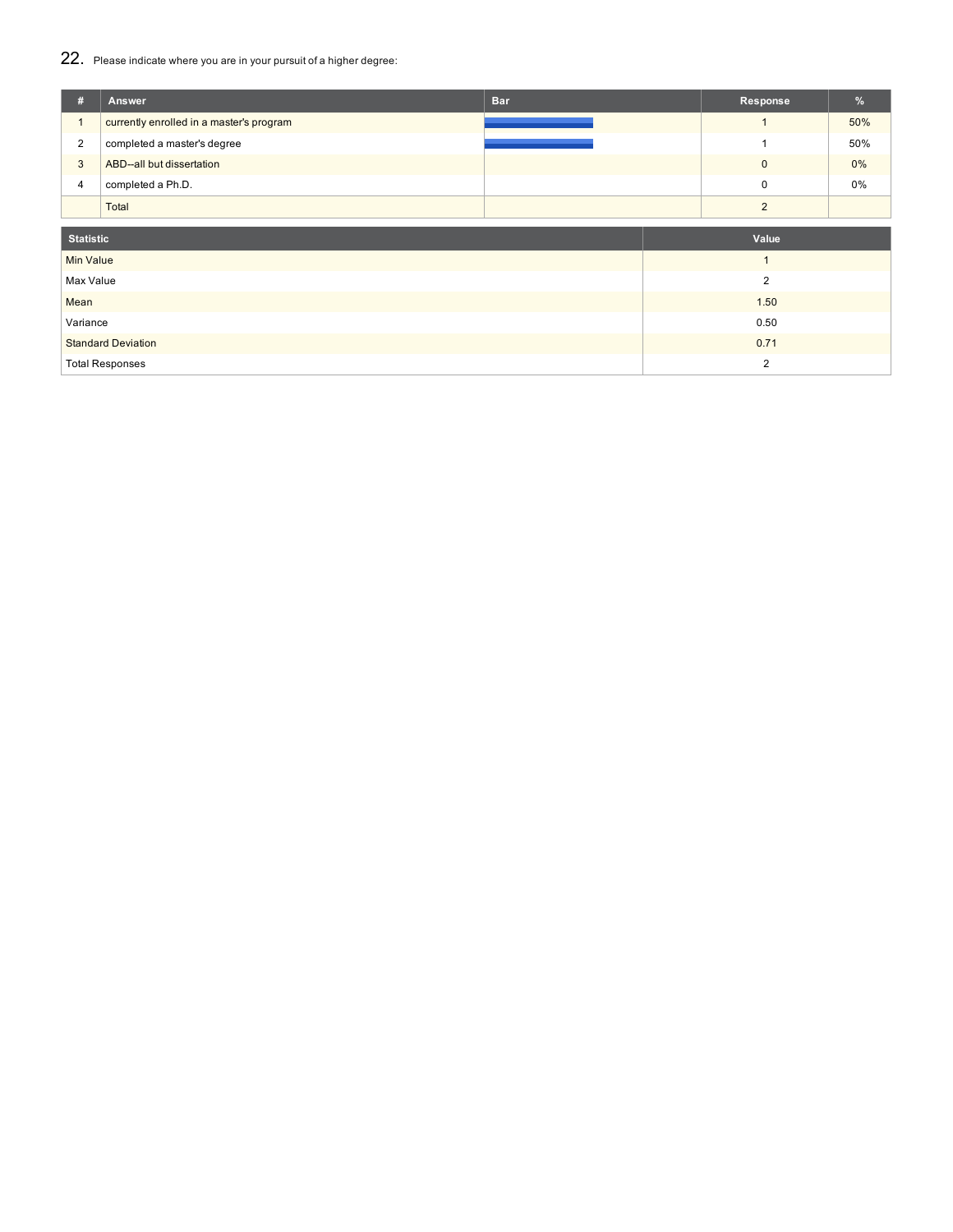23. Please indicate your graduate degrees, programs, and schools.

| Text Response                                            |       |  |  |  |
|----------------------------------------------------------|-------|--|--|--|
| MD at Boston University School of Medicine               |       |  |  |  |
| Masters in Education from Point Loma Nazarene University |       |  |  |  |
| <b>Statistic</b>                                         | Value |  |  |  |
|                                                          |       |  |  |  |
| <b>Total Responses</b>                                   |       |  |  |  |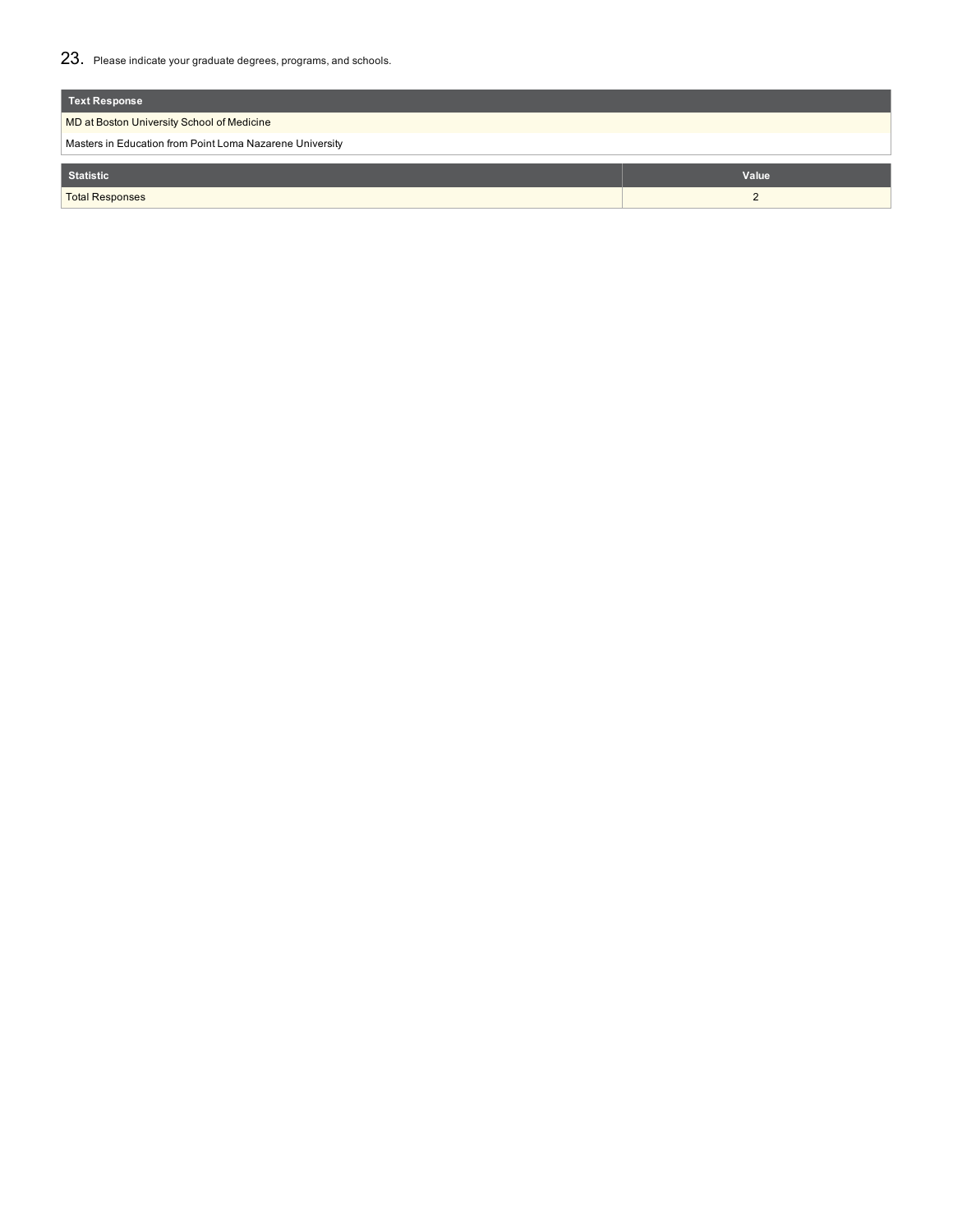## 24. How well did your language degree prepare you for graduate school?

| #                         | Question           | Not effective | <b>Somewhat ineffective</b> | <b>Somewhat effective</b> | Very effective | <b>Total Responses</b> | Mean |  |  |
|---------------------------|--------------------|---------------|-----------------------------|---------------------------|----------------|------------------------|------|--|--|
|                           | My preparation was | $\mathbf{0}$  | $\mathbf{0}$                |                           |                | $\overline{2}$         | 3.50 |  |  |
| <b>Statistic</b>          |                    |               |                             | My preparation was        |                |                        |      |  |  |
|                           | <b>Min Value</b>   |               |                             | 3                         |                |                        |      |  |  |
|                           | Max Value          |               |                             | 4                         |                |                        |      |  |  |
| Mean                      |                    |               |                             | 3.50                      |                |                        |      |  |  |
| Variance                  |                    |               |                             | 0.50                      |                |                        |      |  |  |
| <b>Standard Deviation</b> |                    |               |                             | 0.71                      |                |                        |      |  |  |
| <b>Total Responses</b>    |                    |               |                             | 2                         |                |                        |      |  |  |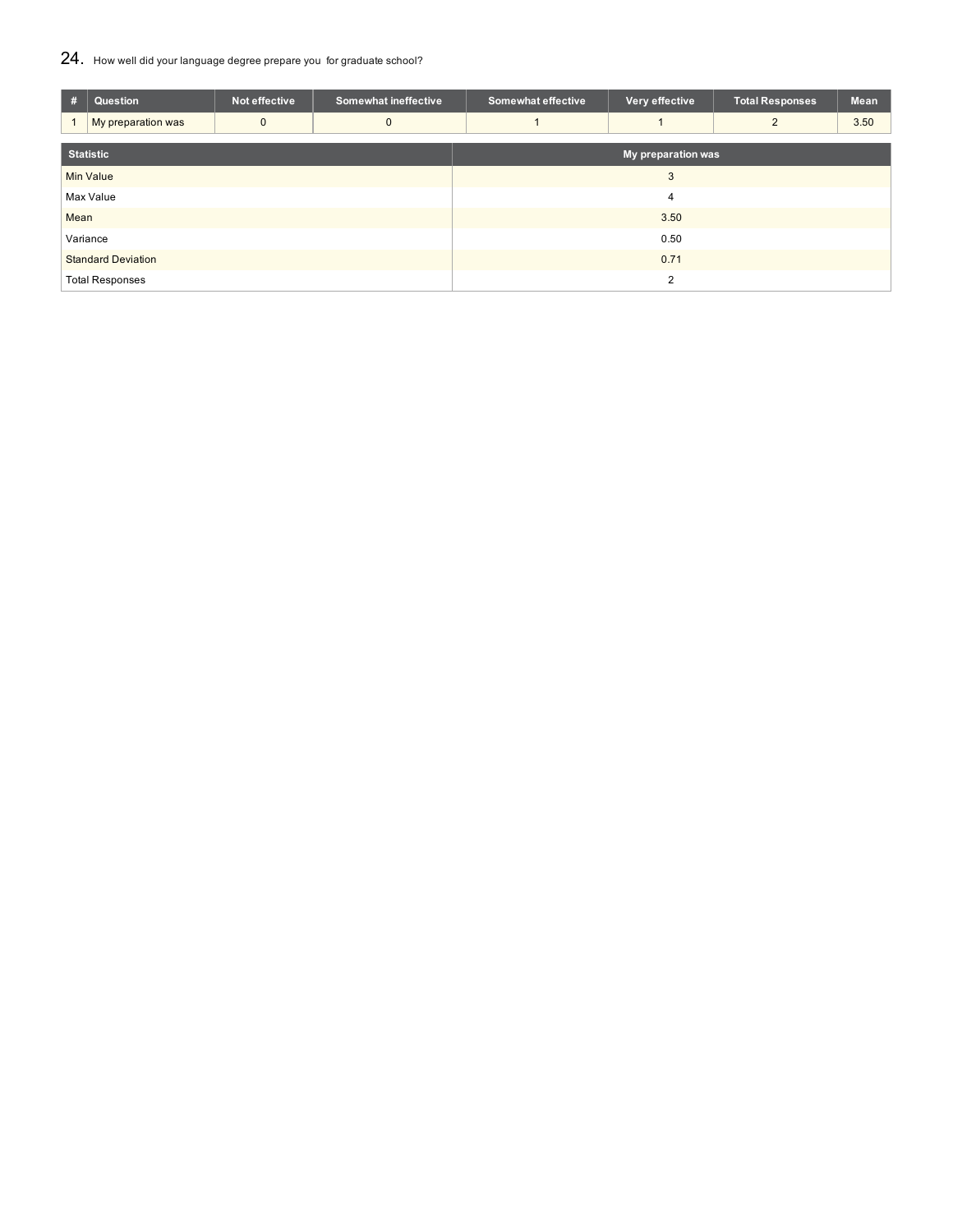# 25. Did you ever apply to a teaching credential program?

| #                         | Answer | <b>Bar</b> | Response       |                | %   |
|---------------------------|--------|------------|----------------|----------------|-----|
| $\mathbf{1}$              | Yes    |            | $\overline{2}$ |                | 67% |
| 2                         | No     |            |                |                | 33% |
|                           | Total  |            | 3              |                |     |
|                           |        |            |                |                |     |
| <b>Statistic</b>          |        |            |                | Value          |     |
| <b>Min Value</b>          |        |            |                | $\overline{1}$ |     |
| Max Value                 |        |            |                | 2              |     |
| Mean                      |        |            |                | 1.33           |     |
| Variance                  |        |            | 0.33           |                |     |
| <b>Standard Deviation</b> |        |            | 0.58           |                |     |
| <b>Total Responses</b>    |        |            | 3              |                |     |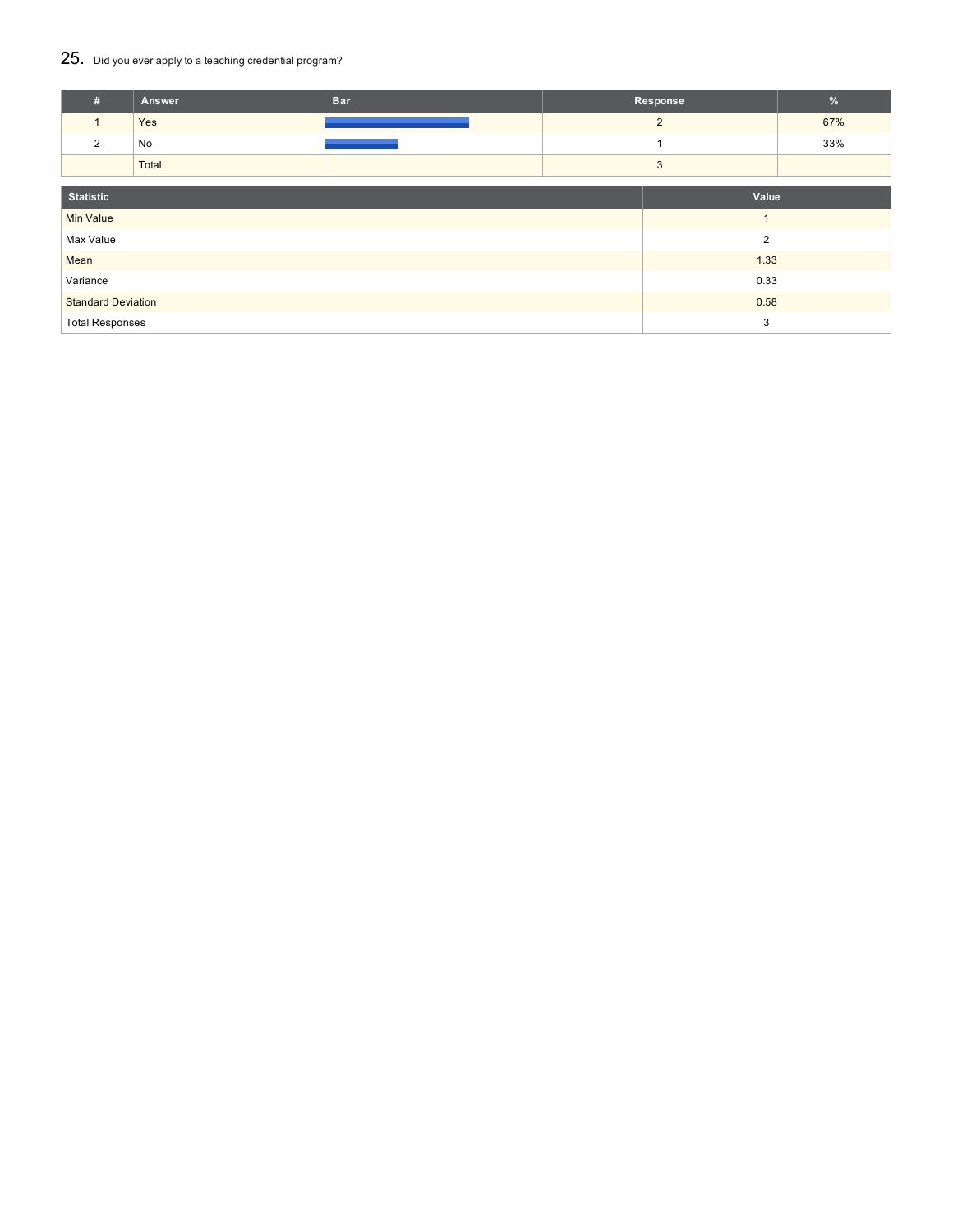### 26. Have you ever been accepted to <sup>a</sup> teaching credential program?

| #                         | Answer | <b>Bar</b> | Response       |                | %              |
|---------------------------|--------|------------|----------------|----------------|----------------|
|                           | Yes    |            | $\overline{2}$ |                | 100%           |
| 2                         | No     |            | 0              |                | 0%             |
|                           | Total  |            | 2              |                |                |
| <b>Statistic</b>          |        |            |                |                | Value          |
|                           |        |            |                |                |                |
| <b>Min Value</b>          |        |            |                |                | $\overline{1}$ |
| Max Value                 |        |            |                |                | 1              |
| Mean                      |        |            |                |                | 1.00           |
| Variance                  |        |            |                |                | 0.00           |
| <b>Standard Deviation</b> |        |            |                |                | 0.00           |
| <b>Total Responses</b>    |        |            |                | $\overline{2}$ |                |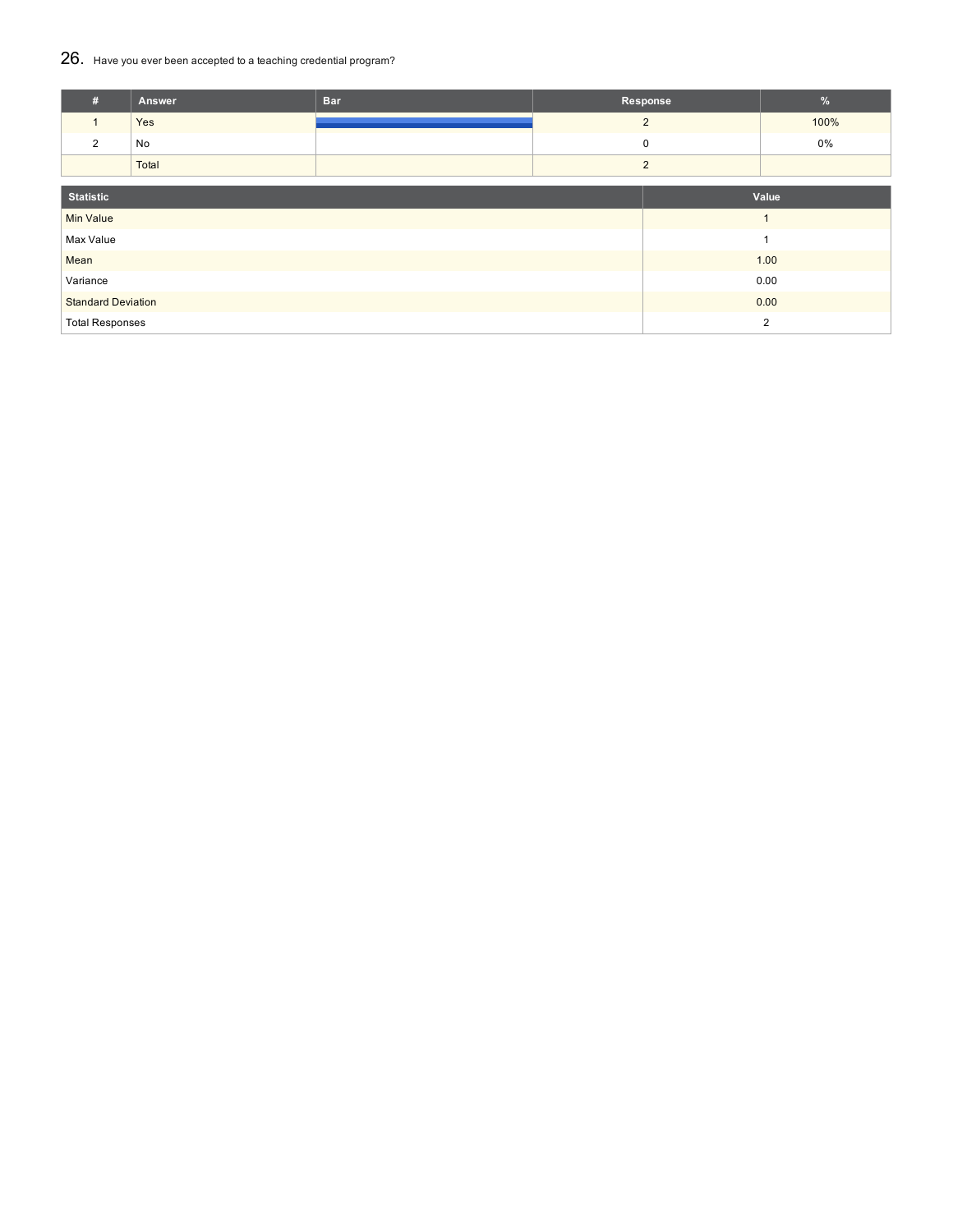### 27. Where did you enroll for your credential work?

| #              | Answer                                             | <b>Bar</b> | Response       | $\frac{9}{6}$ |
|----------------|----------------------------------------------------|------------|----------------|---------------|
|                | <b>PLNU</b>                                        |            | $\overline{2}$ | 100%          |
| 2              | a California state college                         |            | $\Omega$       | 0%            |
| 3              | a UC university                                    |            | $\Omega$       | $0\%$         |
| 4              | an out-of-state university or college              |            | $\Omega$       | 0%            |
| $\sqrt{5}$     | a for-profit university (e.g. National University) |            | $\Omega$       | $0\%$         |
| 6              | another faith-based university                     |            | $\Omega$       | 0%            |
| $\overline{7}$ | an online university                               |            | $\Omega$       | $0\%$         |
|                | Total                                              |            | $\Omega$       |               |

| <b>Statistic</b>          | Value |
|---------------------------|-------|
| Min Value                 |       |
| Max Value                 |       |
| Mean                      | 1.00  |
| Variance                  | 0.00  |
| <b>Standard Deviation</b> | 0.00  |
| <b>Total Responses</b>    | າ     |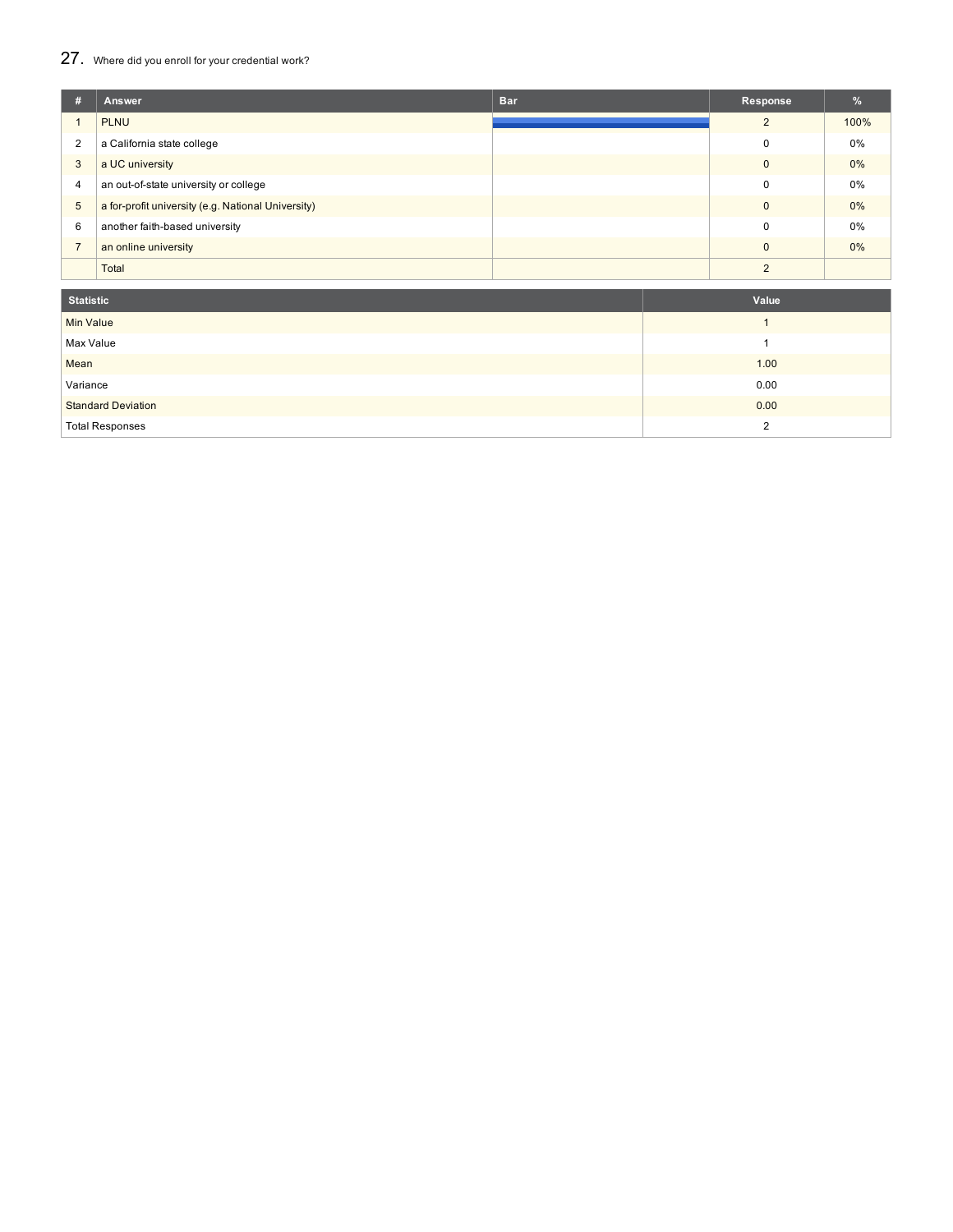### 28. Did you complete a teaching credential?

| #                         | Answer | <b>Bar</b> | Response       |                | %              |
|---------------------------|--------|------------|----------------|----------------|----------------|
|                           | Yes    |            | $\overline{2}$ |                | 100%           |
| 2                         | No     |            | 0              |                | 0%             |
|                           | Total  |            | 2              |                |                |
| <b>Statistic</b>          |        |            |                |                | Value          |
|                           |        |            |                |                |                |
| <b>Min Value</b>          |        |            |                |                | $\overline{1}$ |
| Max Value                 |        |            |                |                | 1              |
| Mean                      |        |            |                |                | 1.00           |
| Variance                  |        |            |                |                | 0.00           |
| <b>Standard Deviation</b> |        |            |                |                | 0.00           |
| <b>Total Responses</b>    |        |            |                | $\overline{2}$ |                |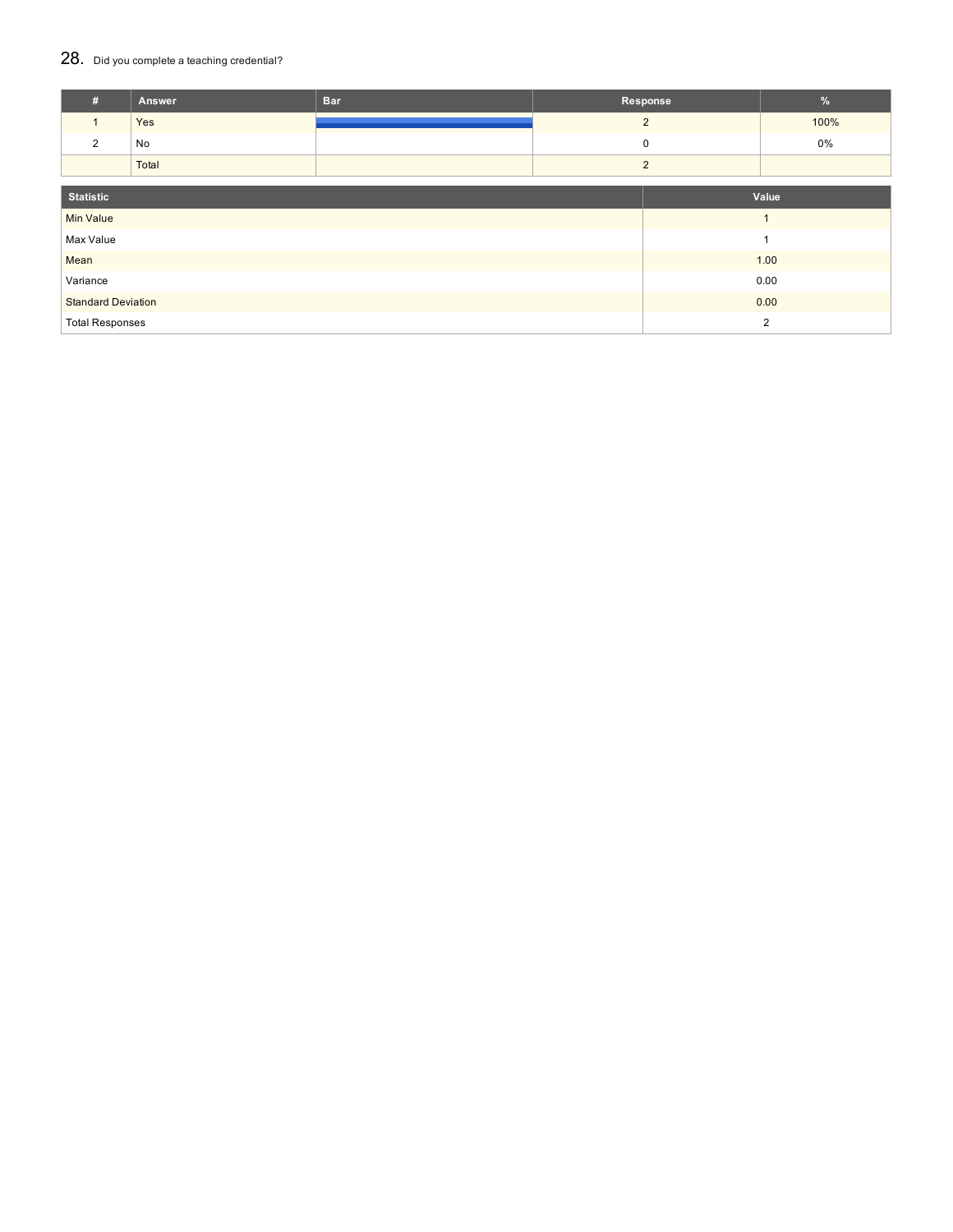### 29. Did you apply for <sup>a</sup> joint/concurrent MA in Education while credentialing?

| #                         | Answer | <b>Bar</b> | Response       |                | $\frac{9}{6}$ |
|---------------------------|--------|------------|----------------|----------------|---------------|
| $\mathbf{1}$              | Yes    |            |                |                | 50%           |
| $\overline{2}$            | No     |            |                |                | 50%           |
|                           | Total  |            | $\overline{2}$ |                |               |
|                           |        |            |                |                |               |
| <b>Statistic</b>          |        |            |                | Value          |               |
| <b>Min Value</b>          |        |            |                | $\overline{1}$ |               |
| Max Value                 |        |            |                | $\overline{2}$ |               |
| Mean                      |        |            |                | 1.50           |               |
| Variance                  |        |            | 0.50           |                |               |
| <b>Standard Deviation</b> |        |            | 0.71           |                |               |
| <b>Total Responses</b>    |        |            | $\overline{2}$ |                |               |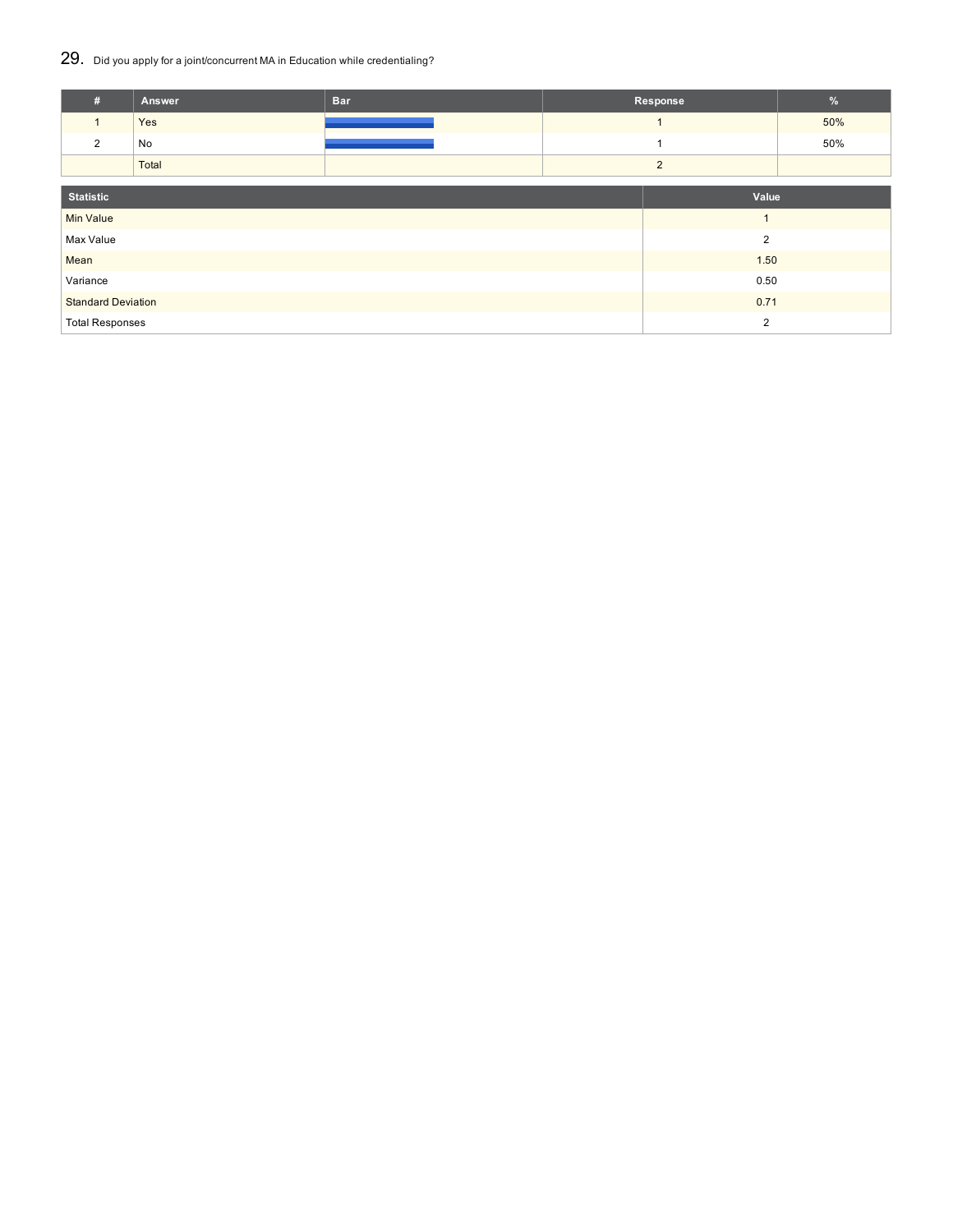### 30. Were you accepted to <sup>a</sup> Master's in Education program while credentialing?

| #                         | Answer | <b>Bar</b> | Response       |                | $\frac{9}{6}$ |
|---------------------------|--------|------------|----------------|----------------|---------------|
| $\mathbf{1}$              | Yes    |            |                |                | 50%           |
| $\overline{2}$            | No     |            |                |                | 50%           |
|                           | Total  |            |                | $\overline{2}$ |               |
|                           |        |            |                |                |               |
| <b>Statistic</b>          |        |            |                | Value          |               |
| <b>Min Value</b>          |        |            |                | $\mathbf{1}$   |               |
| Max Value                 |        |            |                | $\overline{2}$ |               |
| Mean                      |        |            | 1.50           |                |               |
| Variance                  |        |            | 0.50           |                |               |
| <b>Standard Deviation</b> |        |            | 0.71           |                |               |
| <b>Total Responses</b>    |        |            | $\overline{2}$ |                |               |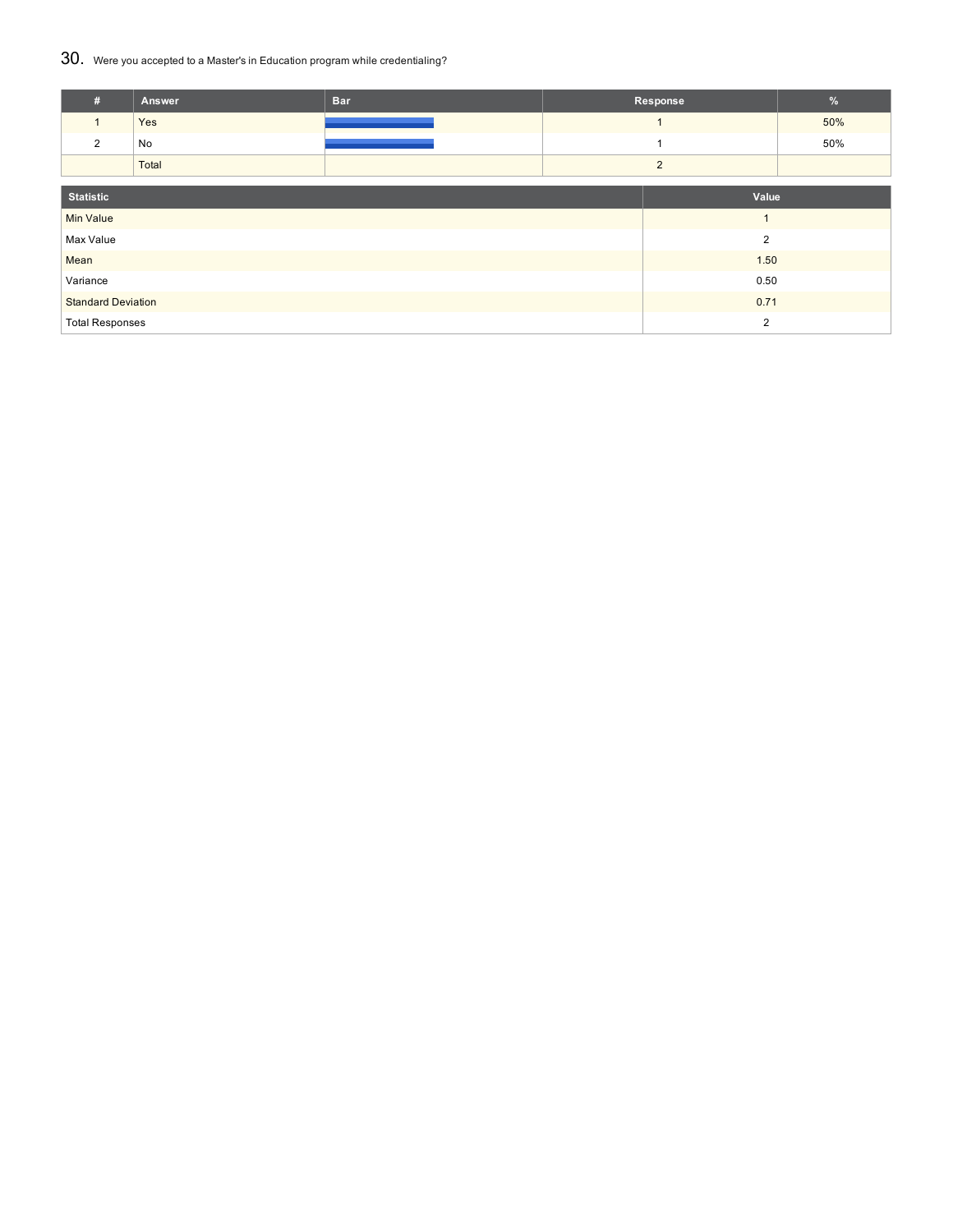## 31. Did you complete the MA program you began while credentialing?

| #                         | Answer | <b>Bar</b> | Response       | %              |
|---------------------------|--------|------------|----------------|----------------|
|                           | Yes    |            | $\overline{ }$ | 100%           |
| 2                         | No     |            | 0              | 0%             |
|                           | Total  |            |                |                |
| <b>Statistic</b>          |        |            |                | Value          |
| <b>Min Value</b>          |        |            |                | $\overline{1}$ |
| Max Value                 |        |            |                | $\overline{ }$ |
| Mean                      |        |            |                | 1.00           |
| Variance                  |        |            |                | 0.00           |
| <b>Standard Deviation</b> |        |            |                | 0.00           |
| <b>Total Responses</b>    |        |            |                | ۸              |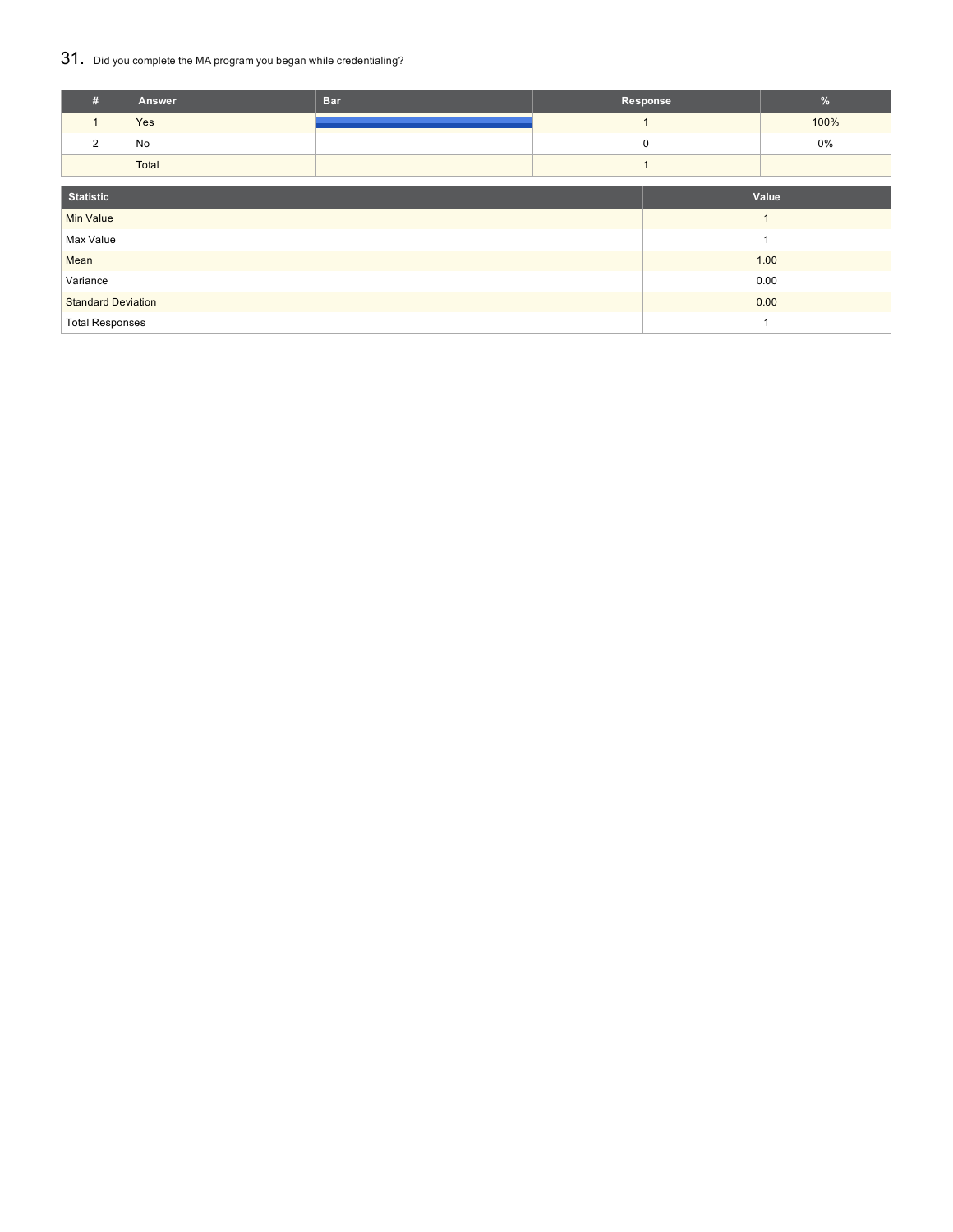$32_\cdot\,$  What level or area of specialty did you complete in your credential program?<br>Please mark all that apply.

| #                | Answer                                 | <b>Bar</b> | Response       | %     |
|------------------|----------------------------------------|------------|----------------|-------|
| 1                | Grades K-6                             |            |                | 50%   |
| $\overline{2}$   | Secondary level 7-12: Language         |            | 2              | 100%  |
| 3                | <b>Special Education</b>               |            | $\mathbf 0$    | $0\%$ |
| 4                | Leadership and Administration          |            | $\mathbf 0$    | 0%    |
| 5                | Counseling                             |            | $\mathbf{0}$   | $0\%$ |
| 6                | Curriculum Development                 |            | $\mathbf 0$    | 0%    |
| $\overline{7}$   | <b>Reading Specialist</b>              |            | $\mathbf 0$    | $0\%$ |
| 8                | Secondary level 7-12: Other Discipline |            | 0              | 0%    |
| <b>Statistic</b> |                                        |            | Value          |       |
| <b>Min Value</b> |                                        |            | 1              |       |
| Max Value        |                                        |            | $\overline{2}$ |       |

Total Responses 2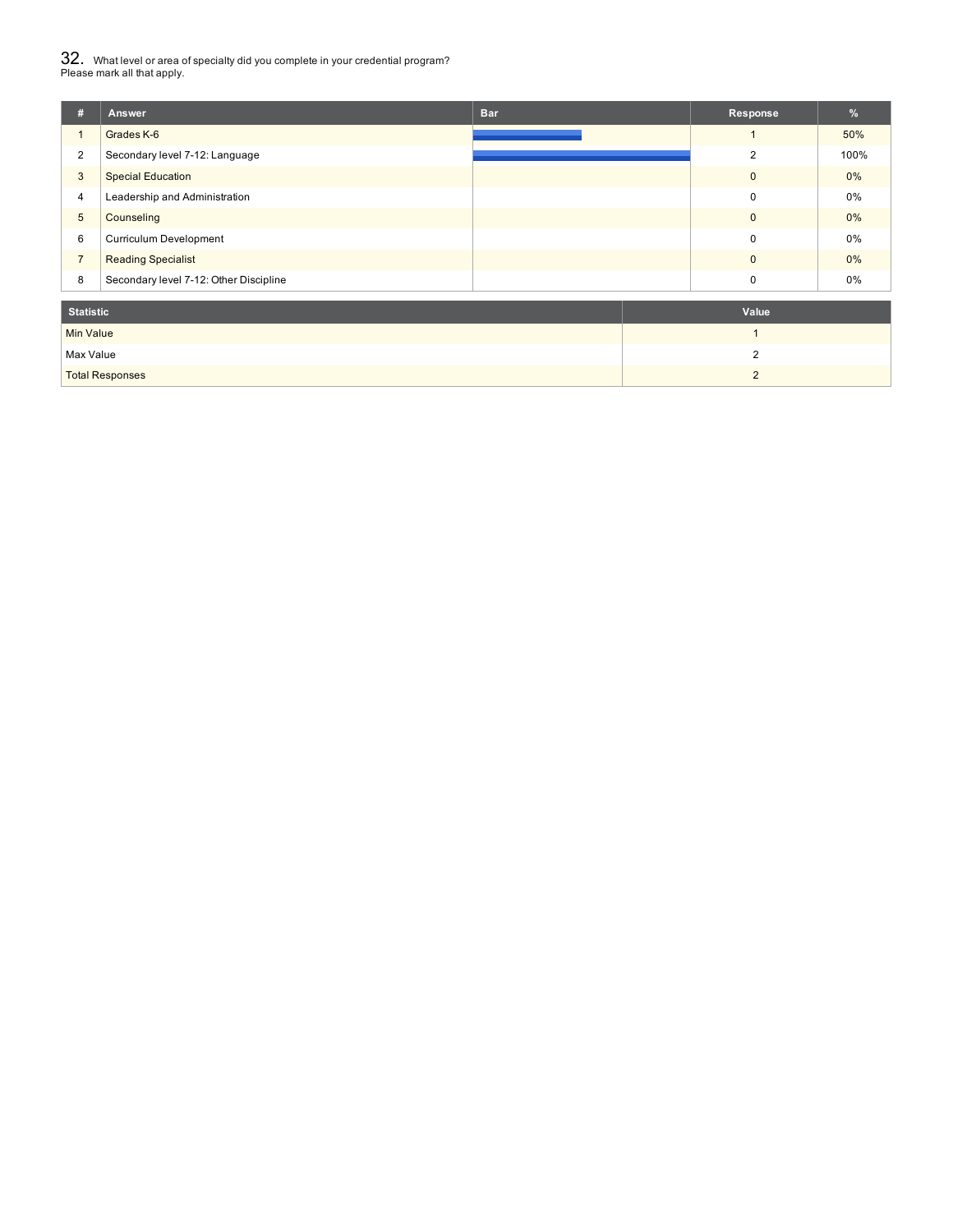$33_\cdot$  What was the other discipline in which you completed a specialized<br>credential program?

| <b>Text Response</b>   |       |
|------------------------|-------|
| <b>Statistic</b>       | Value |
| <b>Total Responses</b> | . .   |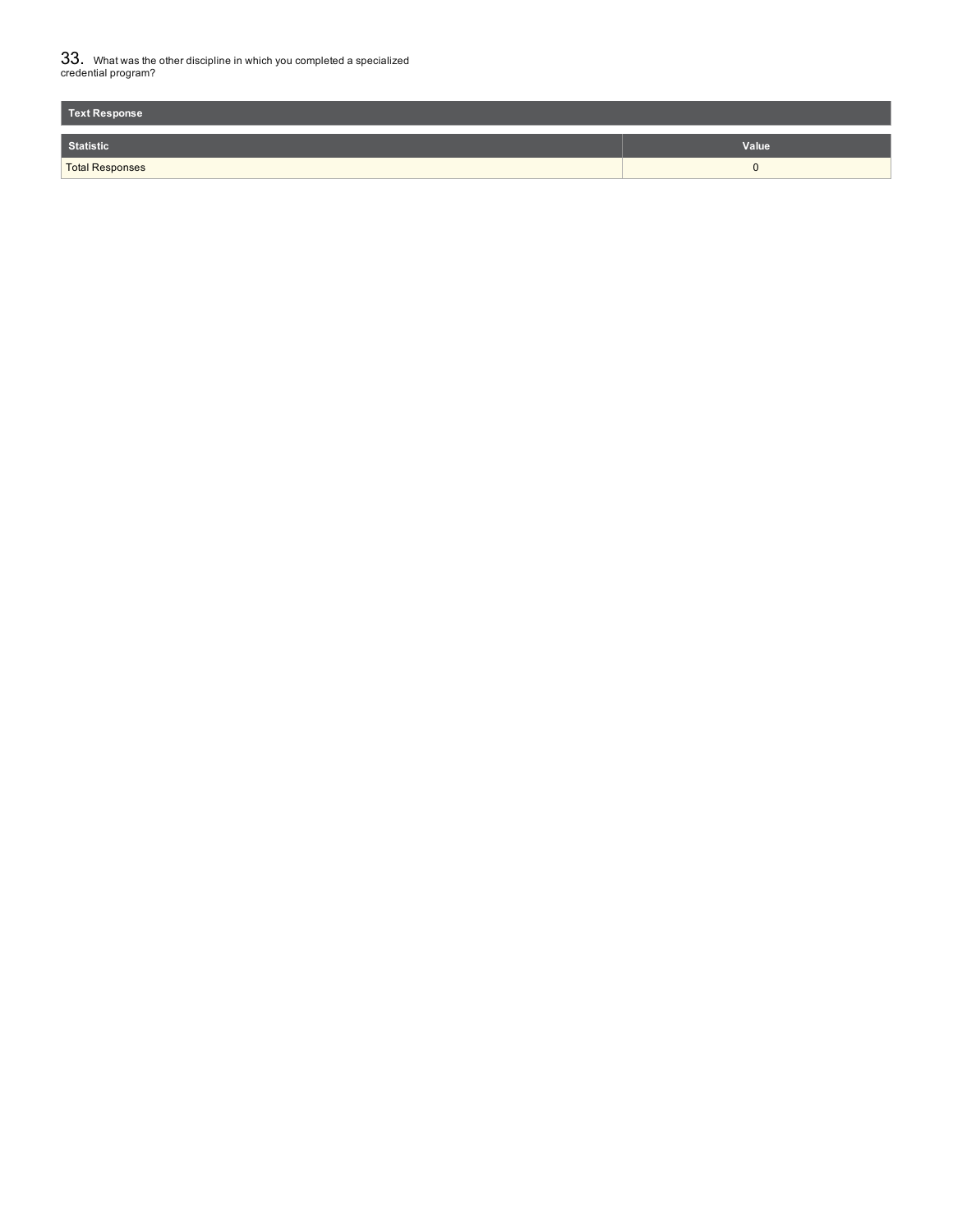${\bf 34.} \;$  Have you ever been employed, or are you employed now, as a language<br>teacher?

| #                         | Answer | <b>Bar</b> | Response       | $\%$           |
|---------------------------|--------|------------|----------------|----------------|
| $\mathbf{1}$              | Yes    |            | $\overline{2}$ | 100%           |
| 2                         | No     |            | $\mathbf 0$    | 0%             |
|                           | Total  |            | $\overline{2}$ |                |
| <b>Statistic</b>          |        |            |                | Value          |
| <b>Min Value</b>          |        |            |                | и              |
| Max Value                 |        |            |                | и              |
| Mean                      |        |            |                | 1.00           |
| Variance                  |        |            |                | 0.00           |
| <b>Standard Deviation</b> |        |            |                | 0.00           |
| <b>Total Responses</b>    |        |            |                | $\overline{2}$ |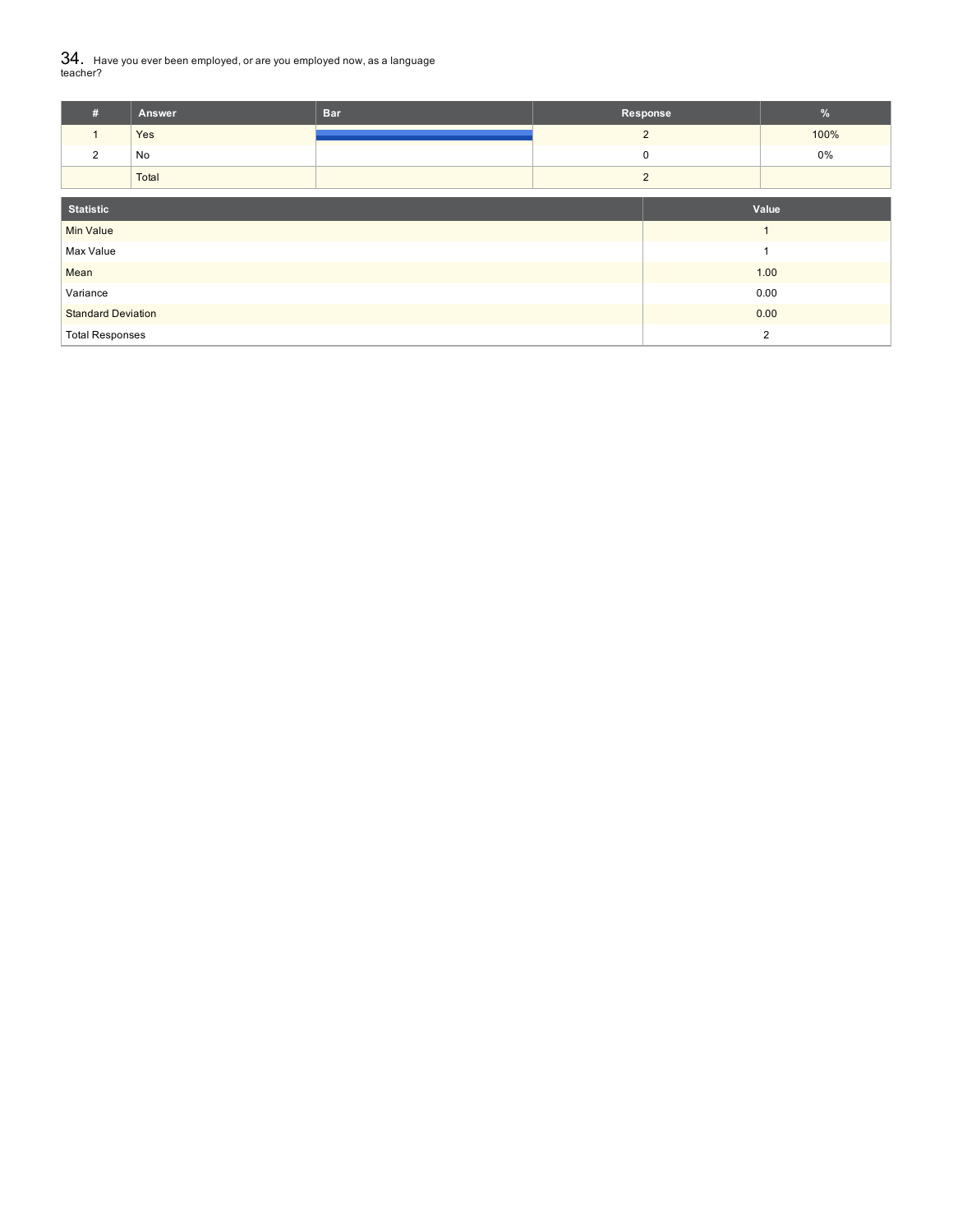$35_\cdot$  How well did your language degree prepare you to be a language<br>professional?

| #                         | Question               | Not effective | <b>Somewhat ineffective</b> | <b>Somewhat effective</b> | Very effective | <b>Total Responses</b> | Mean |  |  |
|---------------------------|------------------------|---------------|-----------------------------|---------------------------|----------------|------------------------|------|--|--|
|                           | My preparation was     | $\mathbf{0}$  |                             | $\Omega$                  |                | $\overline{2}$         | 3.00 |  |  |
| <b>Statistic</b>          |                        |               |                             | My preparation was        |                |                        |      |  |  |
|                           | <b>Min Value</b>       |               |                             |                           | $\overline{2}$ |                        |      |  |  |
| Max Value                 |                        |               |                             | 4                         |                |                        |      |  |  |
| Mean                      |                        |               |                             | 3.00                      |                |                        |      |  |  |
| Variance                  |                        |               | 2.00                        |                           |                |                        |      |  |  |
| <b>Standard Deviation</b> |                        |               | 1.41                        |                           |                |                        |      |  |  |
|                           | <b>Total Responses</b> |               |                             | 2                         |                |                        |      |  |  |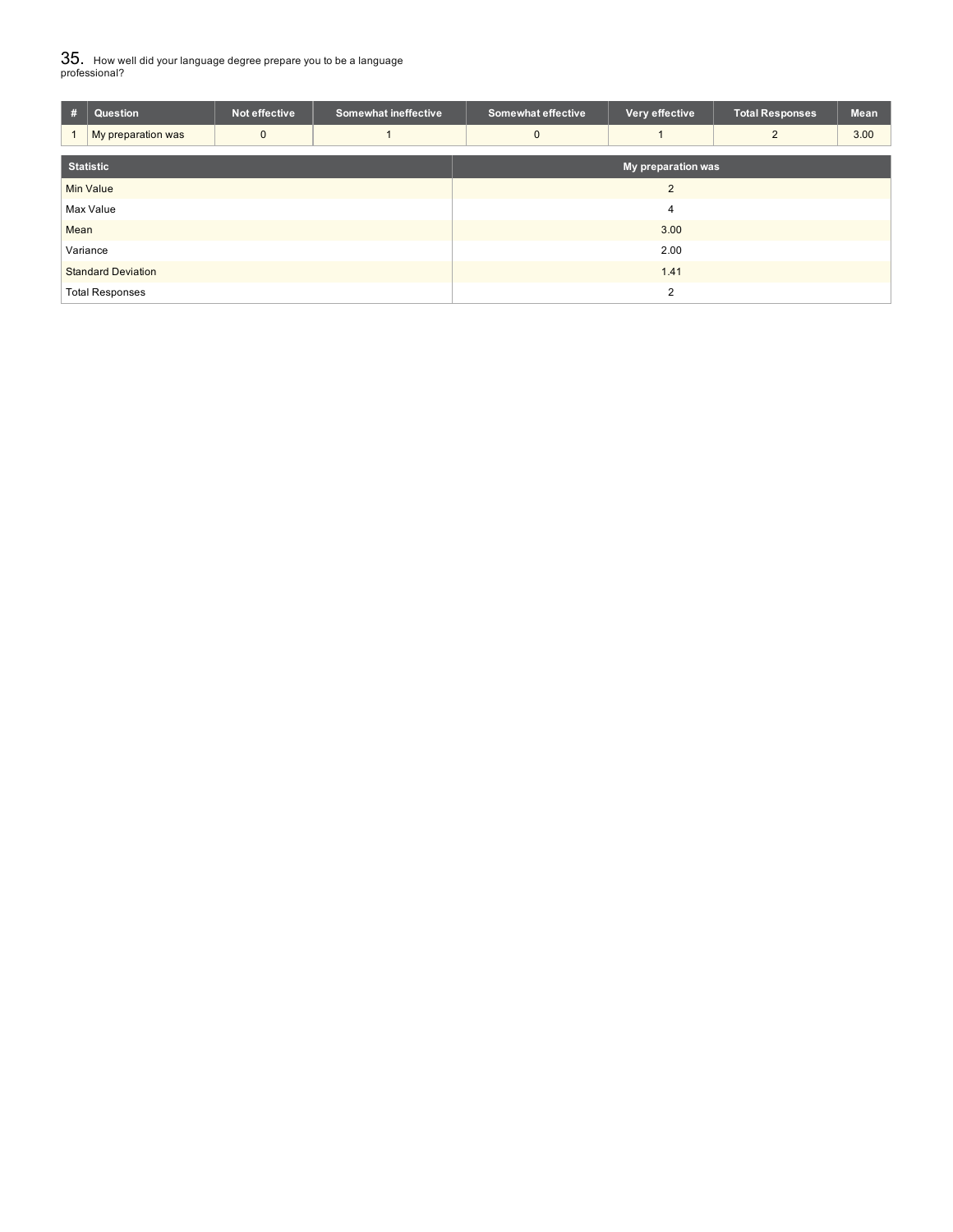# $36_\cdot$  LASTING LIFE IMPACTS of MODERN LANGUAGES DegreeHow important<br>is the use of your target language in your life?

| #                | Question                  | <b>Unimportant</b> | Somewhat unimportant |                       | Somewhat important | Very important | <b>Total Responses</b> | <b>Mean</b> |  |
|------------------|---------------------------|--------------------|----------------------|-----------------------|--------------------|----------------|------------------------|-------------|--|
|                  | My target language is     | $\mathbf{0}$       | $\mathbf 0$          |                       | $\mathbf{0}$       | 3              | 3                      | 5.00        |  |
| <b>Statistic</b> |                           |                    |                      | My target language is |                    |                |                        |             |  |
| <b>Min Value</b> |                           |                    | 5                    |                       |                    |                |                        |             |  |
| Max Value        |                           |                    | 5                    |                       |                    |                |                        |             |  |
| Mean             |                           |                    | 5.00                 |                       |                    |                |                        |             |  |
| Variance         |                           |                    | 0.00                 |                       |                    |                |                        |             |  |
|                  | <b>Standard Deviation</b> |                    |                      | 0.00                  |                    |                |                        |             |  |
|                  | <b>Total Responses</b>    |                    |                      | 3                     |                    |                |                        |             |  |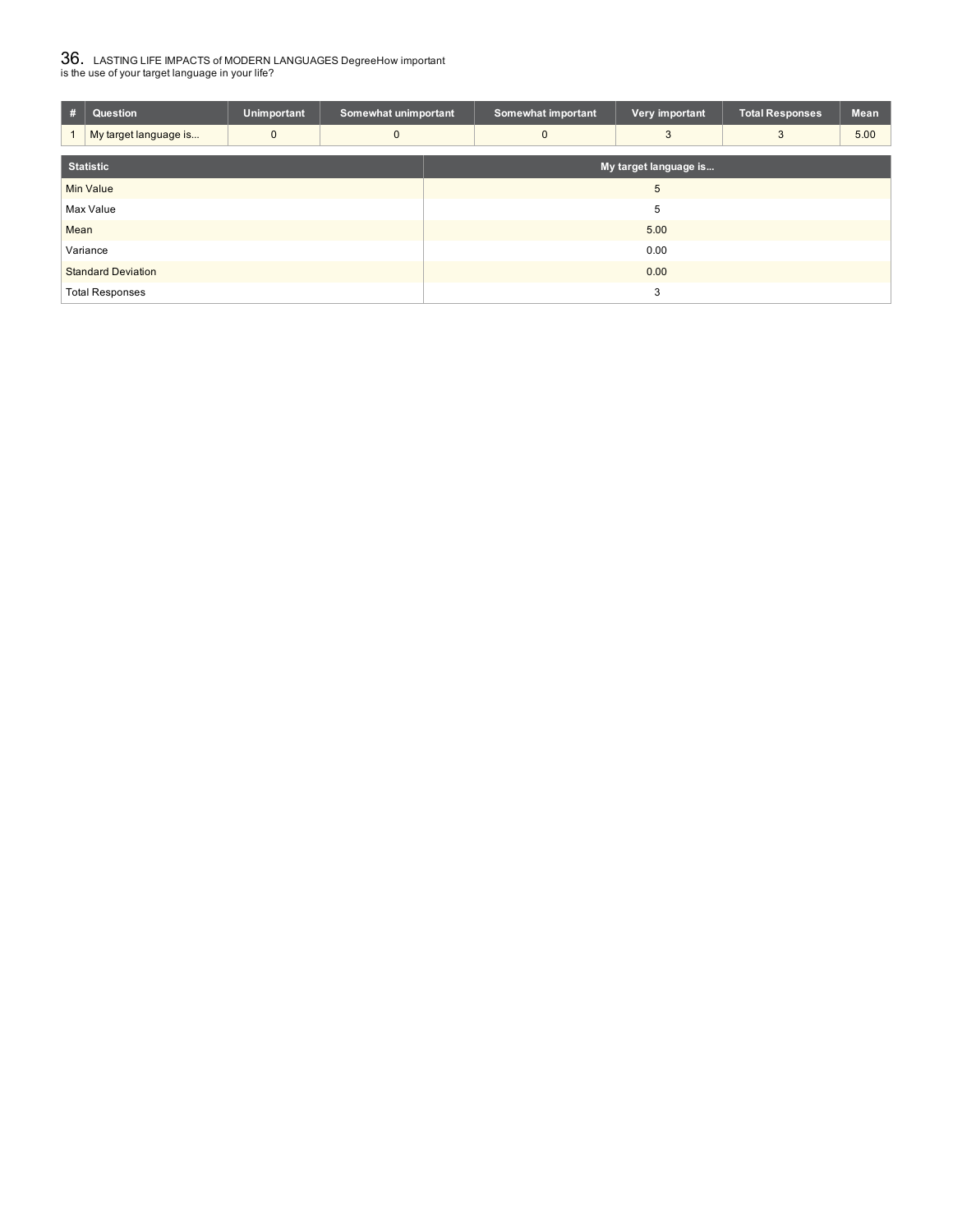## 37. How many hours per week do you use your target language skills?

| #              | Answer       | <b>Bar</b> | Response    | $\frac{9}{6}$ |
|----------------|--------------|------------|-------------|---------------|
|                | $\mathbf{0}$ |            | $\mathbf 0$ | $0\%$         |
| $\mathcal{P}$  | $1 - 8$      |            | $\Omega$    | $0\%$         |
| $\overline{4}$ | $9 - 15$     |            | $\Omega$    | 0%            |
| 5              | 16-20        |            |             | 33%           |
| 6              | 21 or more   |            |             | 67%           |
|                | Total        |            | ◠           |               |

| <b>Statistic</b>          | Value |
|---------------------------|-------|
| Min Value                 | 5     |
| Max Value                 | 6     |
| Mean                      | 5.67  |
| Variance                  | 0.33  |
| <b>Standard Deviation</b> | 0.58  |
| <b>Total Responses</b>    | ◠     |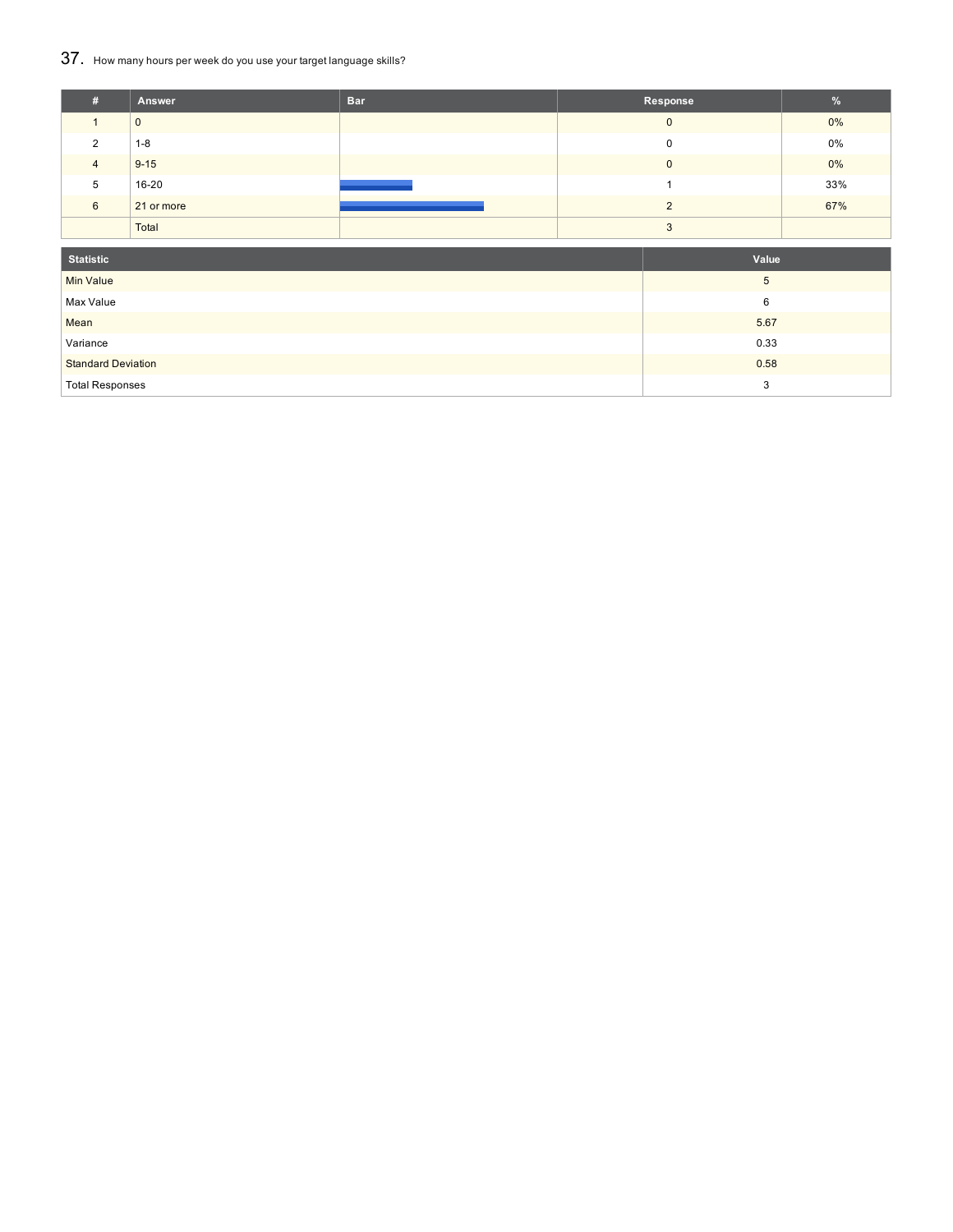$38_\cdot$  How often do you engage in the following activities during the course of a<br>year? Note that marking 12 indicates monthly involvment. Marking 13 indicates<br>more than monthly

| #              | Answer                                                              | <b>Min Value</b> | <b>Max Value</b> | <b>Average Value</b> | <b>Standard Deviation</b> | <b>Responses</b> |
|----------------|---------------------------------------------------------------------|------------------|------------------|----------------------|---------------------------|------------------|
|                | See a film in my target language.                                   | 5.00             | 10.00            | 7.00                 | 2.65                      | 3                |
| 2              | Have a cultural interaction with the target language.               | 12.00            | 13.00            | 12.67                | 0.58                      |                  |
| $\mathbf{3}$   | Read a book in my target language.                                  | 10.00            | 13.00            | 11.67                | 1.53                      |                  |
| $\overline{4}$ | Read a periodical in my target language.                            | 6.00             | 13.00            | 10.33                | 3.79                      |                  |
| 6              | Provide services in my target language (tutoring, translation).     | 13.00            | 13.00            | 13.00                | 0.00                      |                  |
|                | Socialize with others who speak my target language (ie., meet-ups). | 12.00            | 13.00            | 12.67                | 0.58                      |                  |
| 8              | Listen to music in the target language.                             | 12.00            | 13.00            | 12.67                | 0.58                      |                  |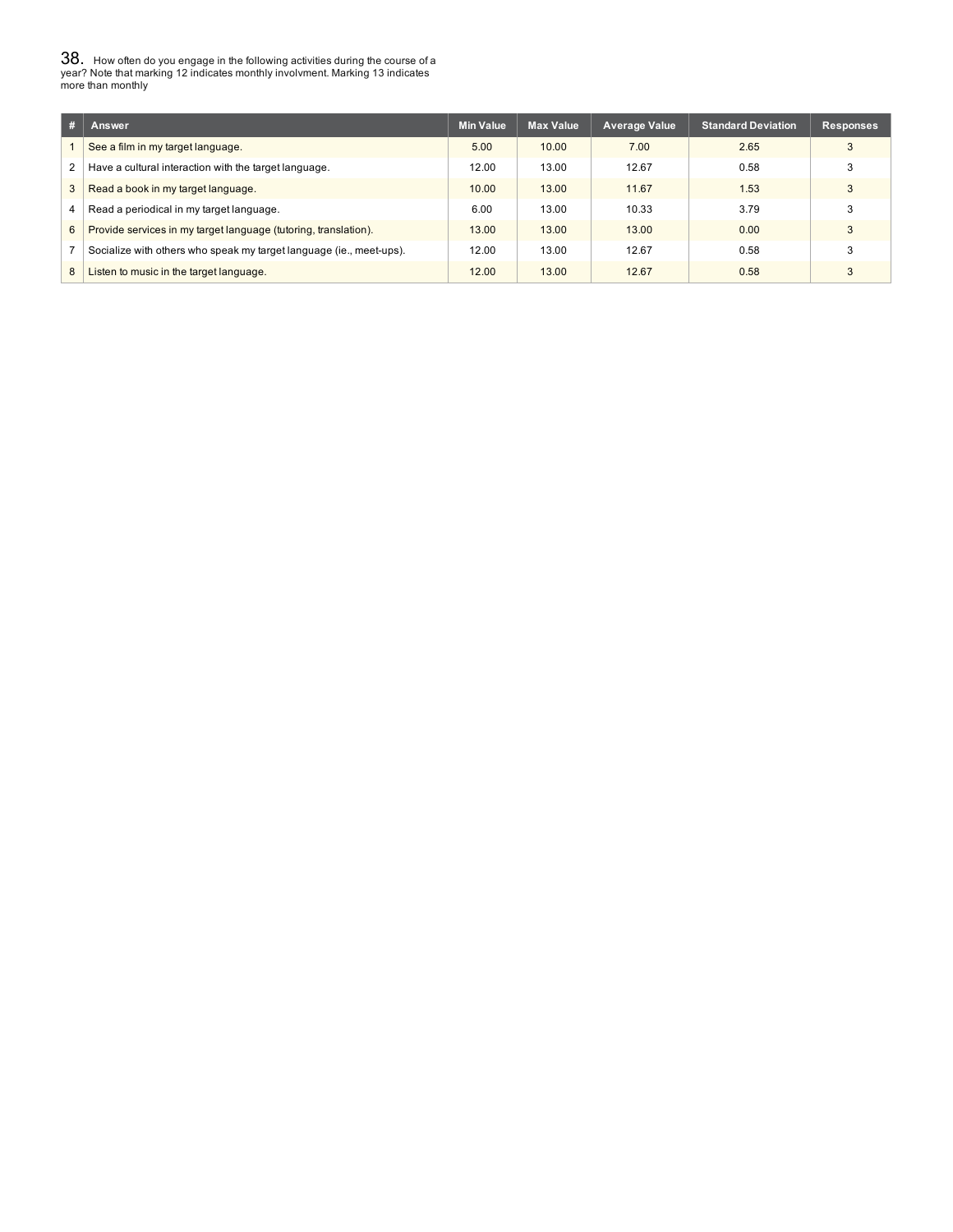39. Do you plan to live in a French or Spanish-speaking country for an extended period?

| #                | <b>Bar</b><br>Answer                            | Response       | %     |
|------------------|-------------------------------------------------|----------------|-------|
|                  | Yes, I live there now.                          |                | 33%   |
| 4                | Yes, I will be going within the next 12 months. | $\mathbf 0$    | $0\%$ |
| 6                | I hope to someday, but have not pursued it.     |                | 33%   |
| $\overline{7}$   | No, never.                                      |                | 33%   |
|                  | Total                                           | $\mathbf{3}$   |       |
|                  |                                                 |                |       |
| <b>Statistic</b> |                                                 | Value          |       |
| <b>Min Value</b> |                                                 |                |       |
| Max Value        |                                                 | $\overline{7}$ |       |
| Mean             |                                                 | 4.67           |       |
| Variance         |                                                 | 10.33          |       |
|                  | <b>Standard Deviation</b>                       | 3.21           |       |
|                  | <b>Total Responses</b>                          | 3              |       |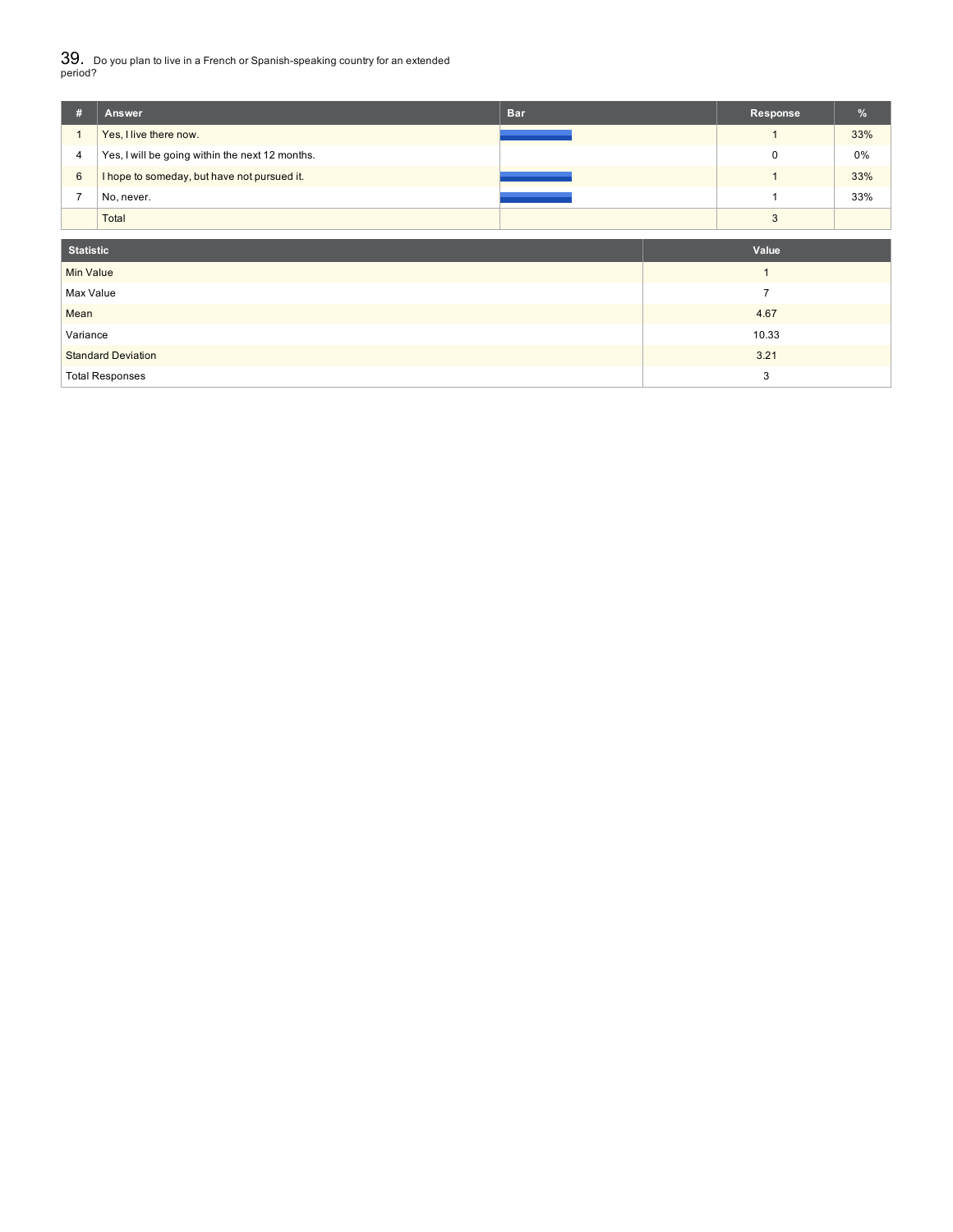# $40_\cdot$  Which of all of the following do you do at least twice a year or as often as<br>indicated? Check all that apply.

| #                       | Answer                                                                | <b>Bar</b> | Response       | $\%$ |
|-------------------------|-----------------------------------------------------------------------|------------|----------------|------|
| $\mathbf{1}$            | Go to the theatre                                                     |            | $\overline{2}$ | 67%  |
| $\overline{\mathbf{c}}$ | Go to "artistic" or foreign language movies                           |            | 1              | 33%  |
| 3                       | Write fiction                                                         |            | $\mathbf{0}$   | 0%   |
| 4                       | Read fiction                                                          |            | 3              | 100% |
| 5                       | Write poetry                                                          |            | $\overline{0}$ | 0%   |
| 6                       | Read poetry                                                           |            | $\overline{2}$ | 67%  |
| $\overline{7}$          | Write non-fiction                                                     |            | $\mathbf{1}$   | 33%  |
| 8                       | Read non-fiction                                                      |            | 3              | 100% |
| $9\,$                   | Write plays                                                           |            | $\mathbf 0$    | 0%   |
| 10                      | Read plays                                                            |            | $\mathbf{1}$   | 33%  |
| 11                      | Journal at least 2x a week                                            |            | $\mathbf{0}$   | 0%   |
| 12                      | Participate in a book discussion group                                |            | $\mathbf{1}$   | 33%  |
| 13                      | Participate in a bible study group                                    |            | $\mathbf{1}$   | 33%  |
| 14                      | Engage in a theological discussion                                    |            | $\mathbf{1}$   | 33%  |
| 15                      | Attend public lectures/readings                                       |            | $\pmb{0}$      | 0%   |
| 16                      | Read a literary journal/magazine                                      |            | $\mathbf 0$    | 0%   |
| 17                      | Visit museums/galleries                                               |            | $\overline{c}$ | 67%  |
| 18                      | Attend the symphony or opera                                          |            | 0              | 0%   |
| 19                      | Listen to NPR or KPBS weekly                                          |            | $\overline{2}$ | 67%  |
| 20                      | Financially support a public library                                  |            | $\mathbf 0$    | 0%   |
| 21                      | Financially support a lecture series                                  |            | $\pmb{0}$      | 0%   |
| 22                      | Financially support a literary magazine                               |            | 0              | 0%   |
| 23                      | Financially support a theatre company                                 |            | $\pmb{0}$      | 0%   |
| 25                      | Have your children study a foreign language.                          |            | 0              | 0%   |
| 26                      | Participate in cross-cultural exchanges (missions trip, travel, etc.) |            | $\overline{2}$ | 67%  |
| <b>Statistic</b>        |                                                                       |            | Value          |      |
| <b>Min Value</b>        |                                                                       |            | $\mathbf{1}$   |      |
|                         | Max Value                                                             |            | 26             |      |

**Total Responses 3** 2022 3 2022 3 2022 3 2022 3 2022 3 2022 3 2022 3 2022 3 2022 3 2022 3 2022 3 2022 3 2022 3 2022 3 2022 3 2022 3 2022 3 2022 3 2022 3 2022 3 2022 3 2022 3 2022 3 2022 3 2022 3 2022 3 2022 3 2022 3 2022 3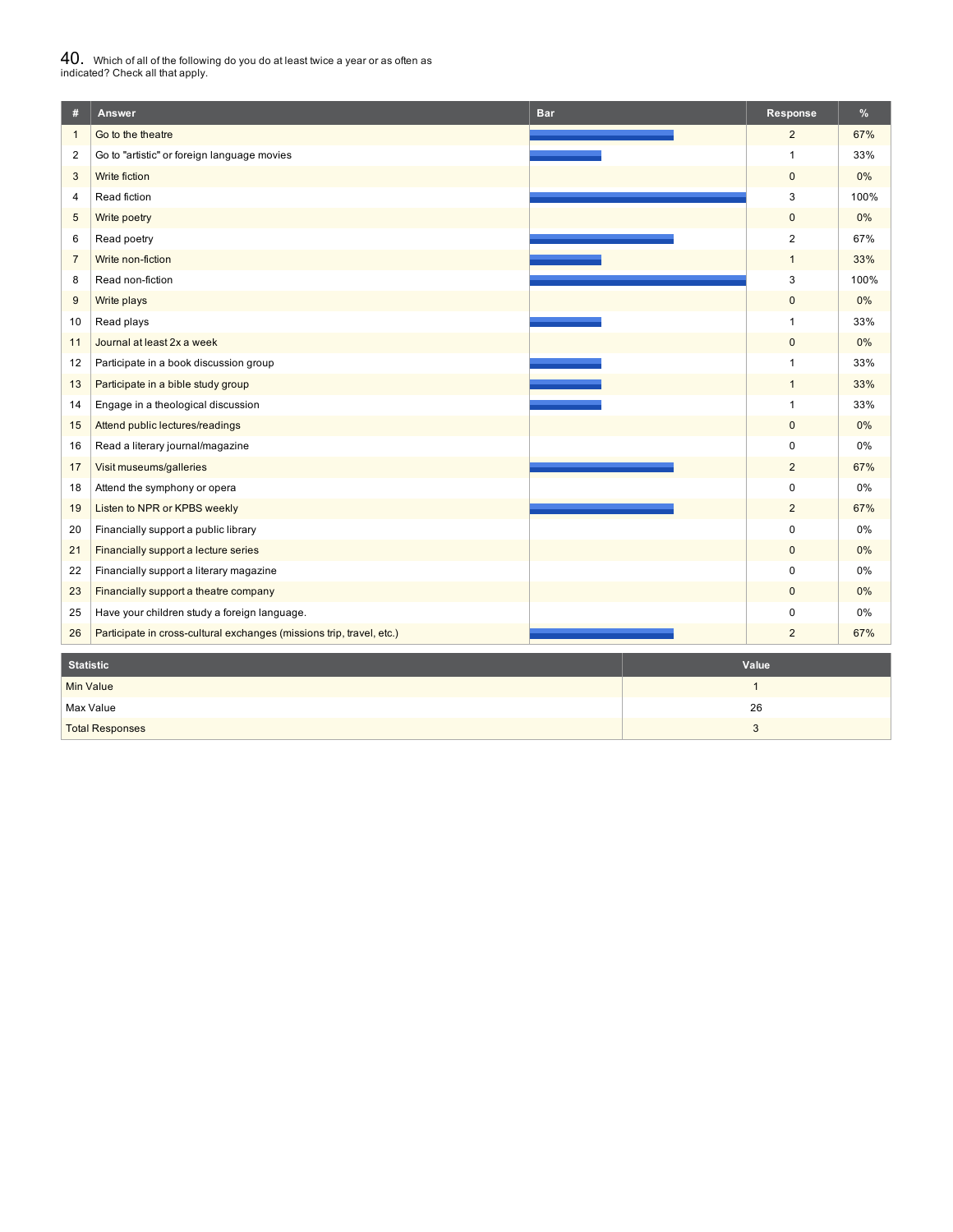41. OVERALL EXPERIENCE IN LJMLWhat was the best thing that your degree in language provided for you?

#### **Text Response**

Getting to meet other students who were very passionate about and involved in a variety of international issues and projects.

l enjoyed being a Spanish major at PLNU and especially loved interacting with my professors. The emphasis on Spanish literature and writing analytical essays was the most<br>beneficial to me because I currently teach AP Spani PLNU.

the best thing that this degree offered was the chance to Study Abroad as a required part of my course work.

| <b>Statistic</b>       | Value |
|------------------------|-------|
| <b>Total Responses</b> |       |